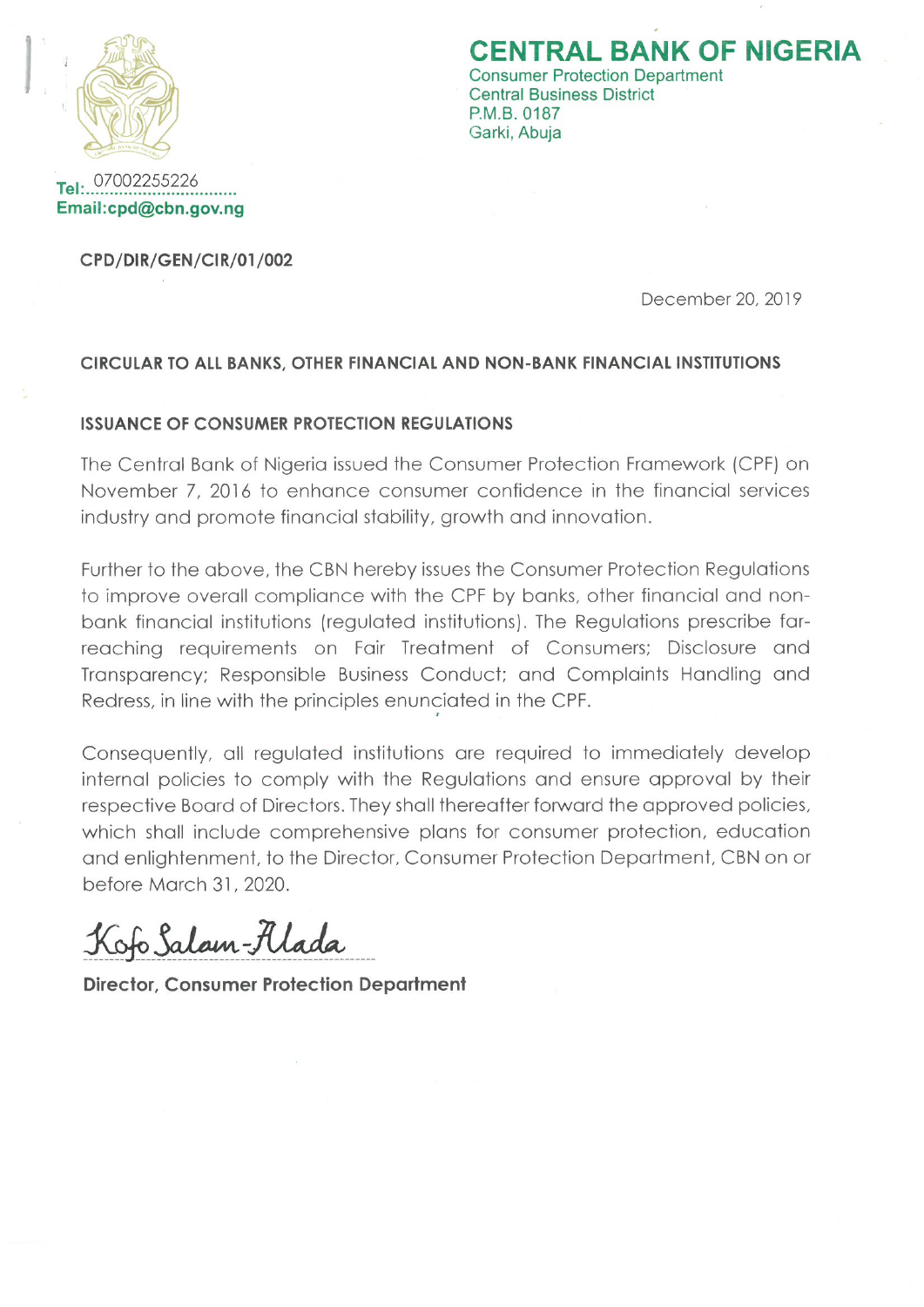

# **CENTRAL BANK OF NIGERIA**

# **CONSUMER PROTECTION**

# **REGULATIONS**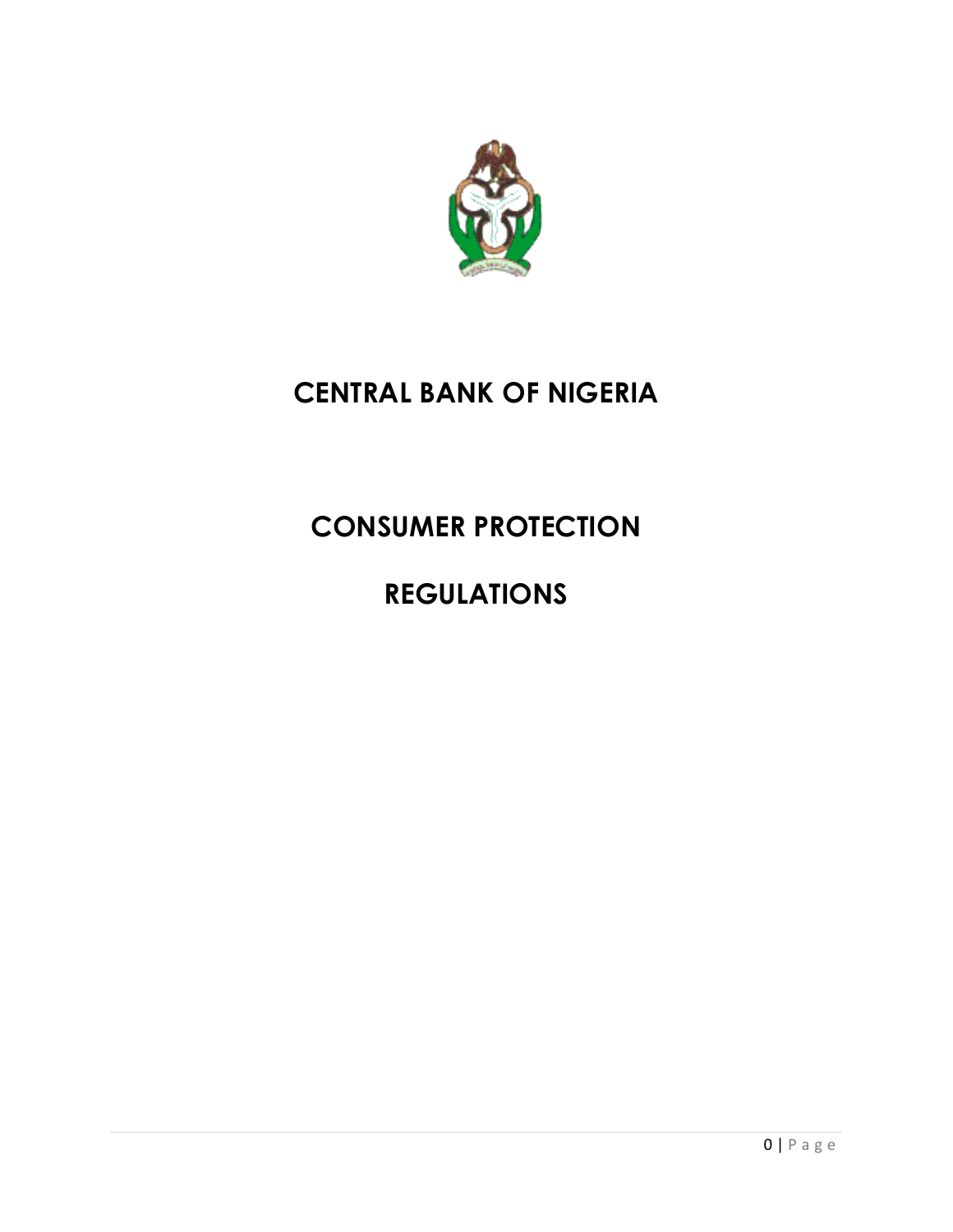|--|--|

# **PART ONE - OBJECTIVES AND SCOPE**

| 2. SCOPE |  |
|----------|--|

# **3. PART TWO - FAIR TREATMENT OF CONSUMERS**

# **4. PART THREE - DISCLOSURE AND TRANSPARENCY**

# **5. PART FOUR - RESPONSIBLE BUSINESS CONDUCT**

# **6. PART FIVE - COMPLAINTS HANDLING & REDRESS**

| 6.4 DISPUTE RESOLUTION AT THE CENTRAL BANK OF NIGERIA 23 |  |
|----------------------------------------------------------|--|

# **PART SIX – SANCTIONS, COMPLIANCE AND AMENDMENTS**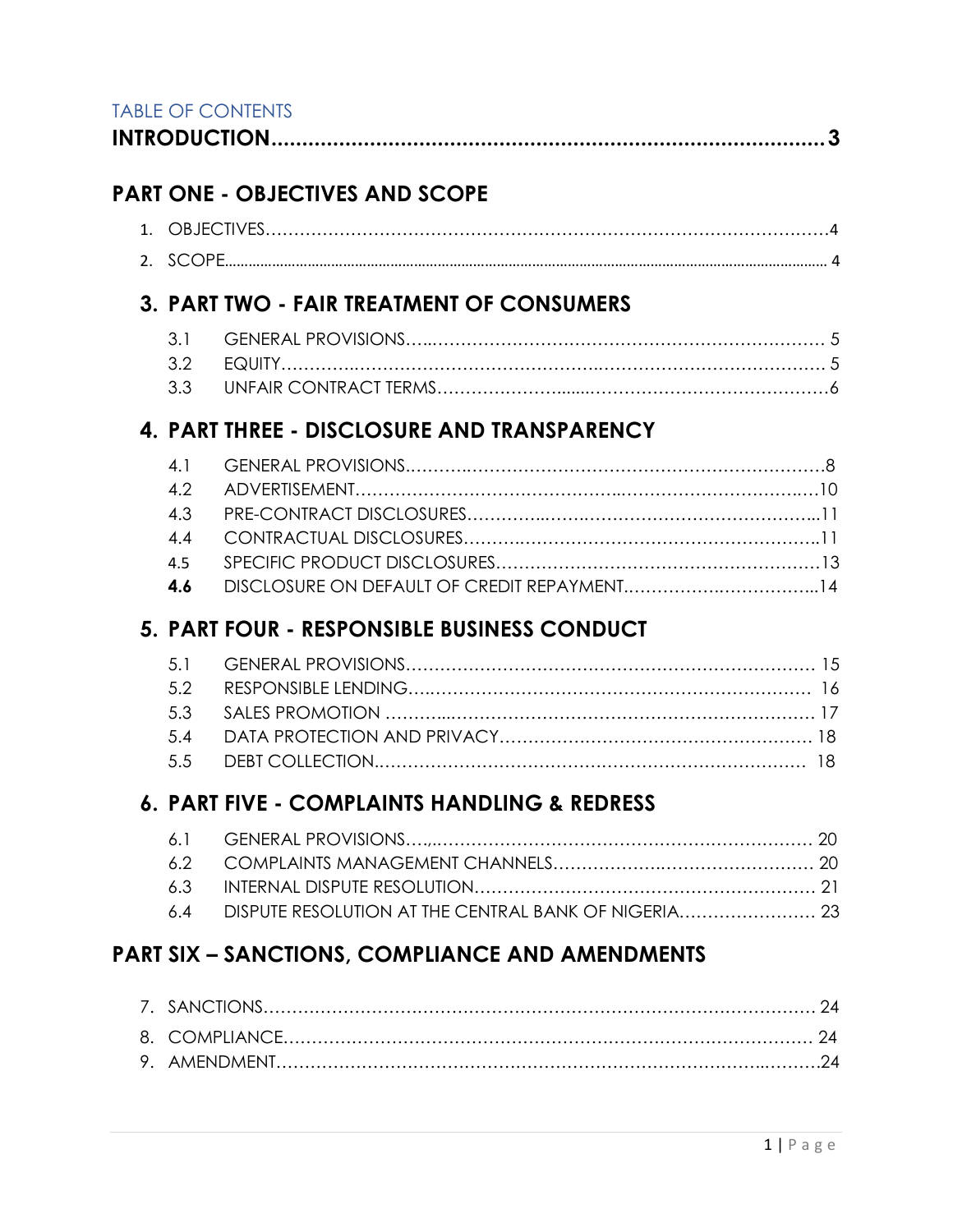# **PART SEVEN – GLOSSARY AND ANNEXURES**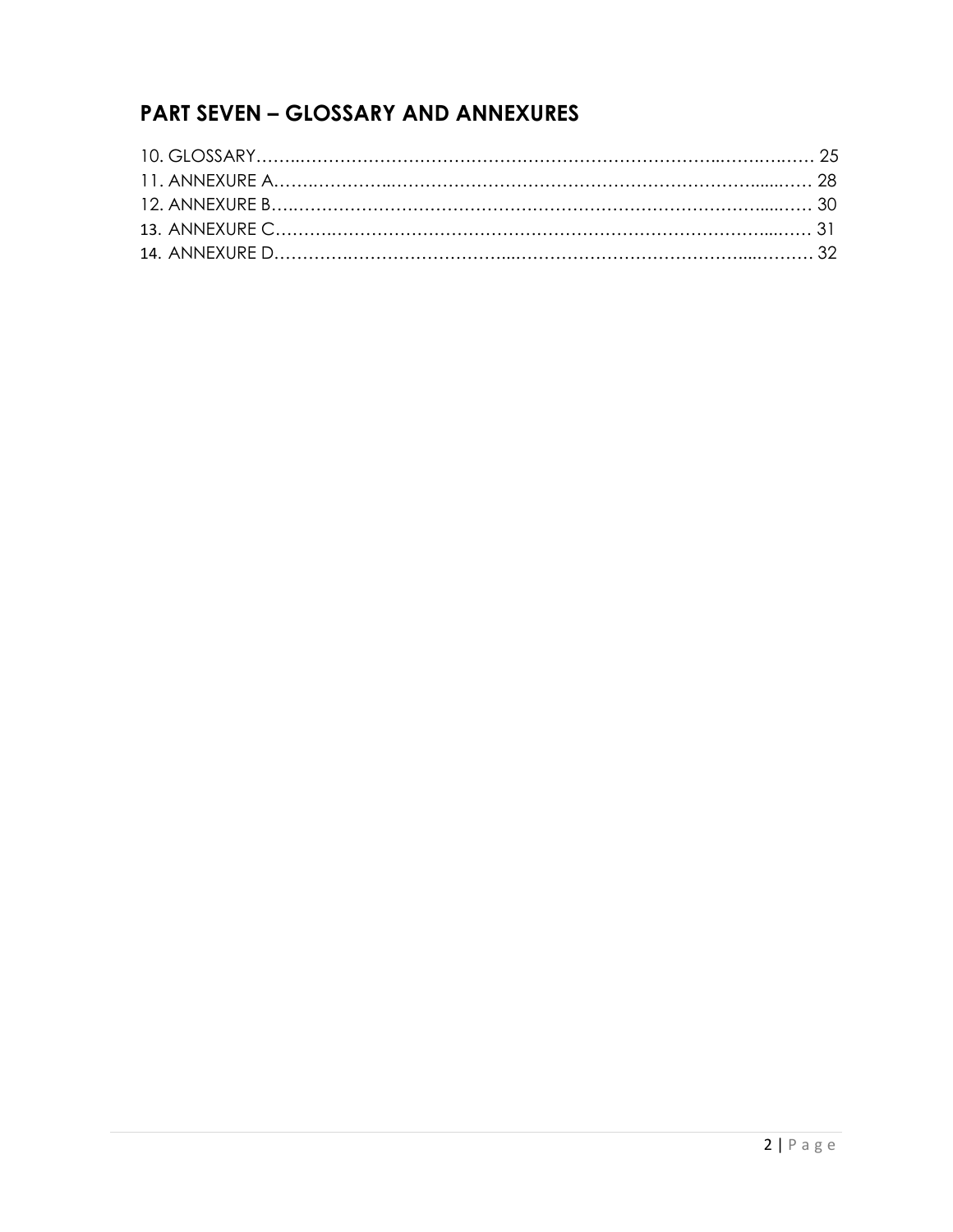# **INTRODUCTION**

Pursuant to the powers conferred on the Central Bank of Nigeria (CBN) by the CBN Act, 2007 (as amended) and the Banks and Other Financial Institutions Act [BOFIA] 1991, as amended, the CBN hereby issues the Consumer Protection Regulations, herein referred to as "the Regulations" to give effect to the Principles contained in the Consumer Protection Framework for institutions licensed and/or regulated by the CBN.

The Regulations provide minimum standards required of Institutions under the regulatory purview of the Bank on fair treatment of consumers, disclosure and transparency, business conduct, complaints handling and redress in order to protect the rights of consumers and to hold the institutions accountable.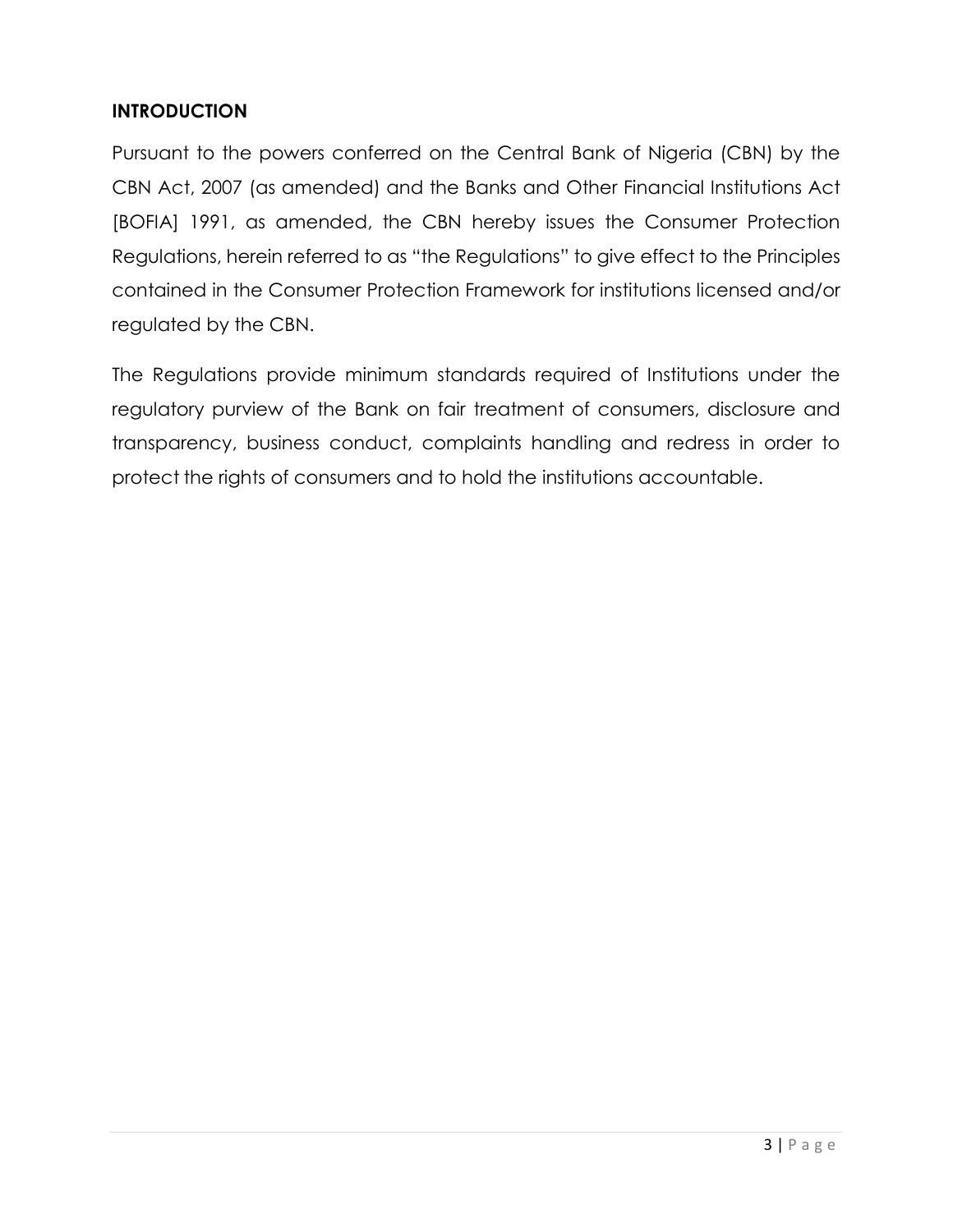# **PART ONE - OBJECTIVES AND SCOPE**

## **1. OBJECTIVES**

The objectives of the Regulations are to protect consumers:

- **1.1.** From unfair and exploitative practices by Institutions in their dealings with the consumers;
- **1.2.** From unethical and predatory practices that undermine consumer confidence in the use of financial products and services;
- **1.3.** Against the provision of inadequate and misleading information and/or failure to disclose material information;
- **1.4.** By ensuring access to complaint redress mechanisms that are free, fair, timely, transparent, accessible and independent; and
- **1.5.** By encouraging transparency of Institutions in their dealings with consumers.

## **2. SCOPE**

The Regulations shall apply to all Institutions licensed and/or regulated by the Central Bank of Nigeria. Institutions shall ensure that the provisions of the Regulations form part of any consumer related transaction, product or service agreement they may enter into with any other institutions which are otherwise not regulated by CBN.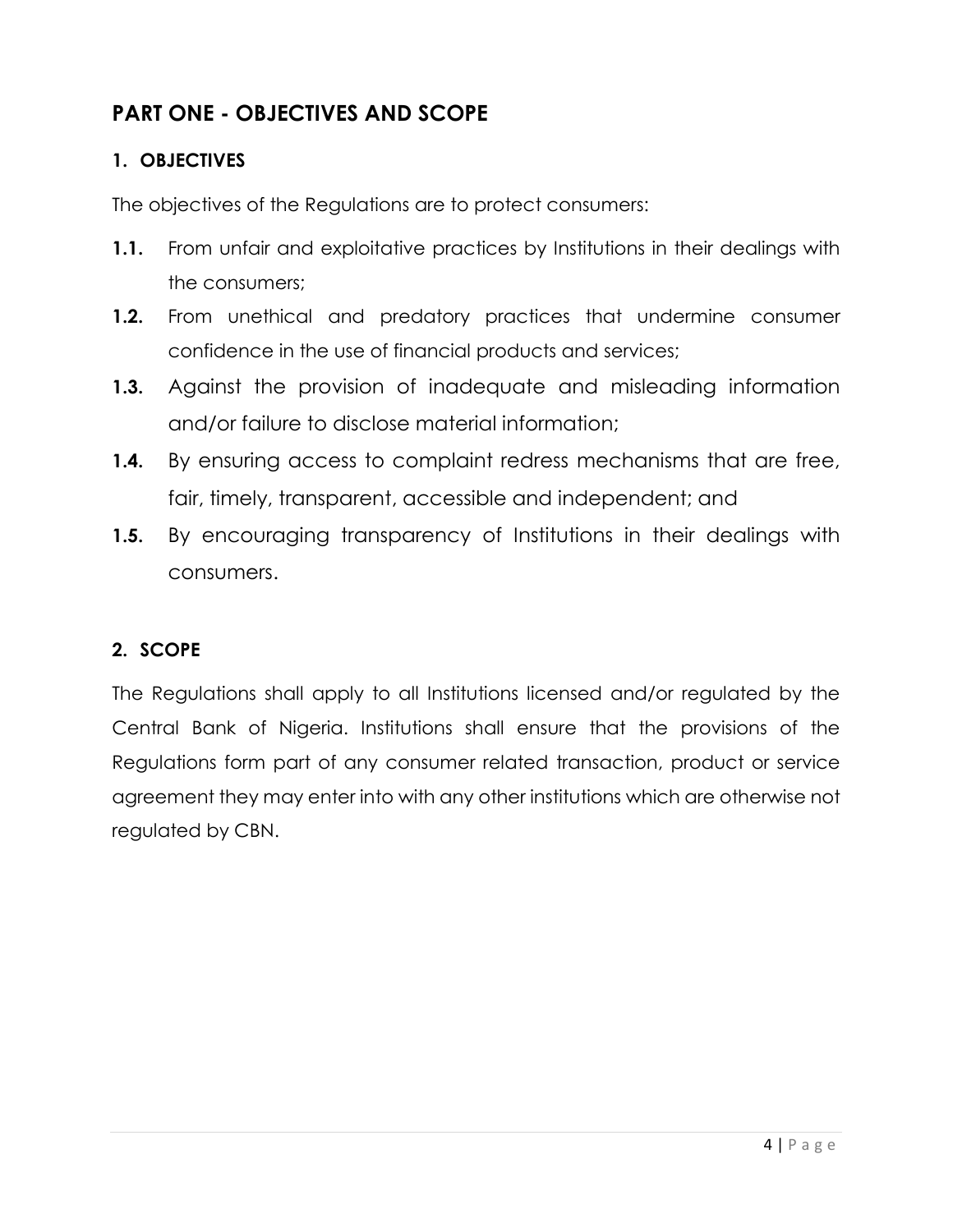# **PART TWO - FAIR TREATMENT OF CONSUMERS**

#### **3.1 GENERAL PROVISIONS:**

Institutions shall comply with the following provisions to ensure fair treatment of consumers:

- 3.1.1 Treat consumers equitably without bias at all stages of the relationship.
- 3.1.2 Give consumers who meet the minimum legal and non discriminatory eligibility requirements, equal access to basic services without regard to their social status, physical ability, marital status, gender, age, religion, tribe or ideology.
- 3.1.3 Consider the needs of the financially excluded, including the vulnerable groups such as low-income consumers, women, seniors, physically challenged and the non-literate in the development and implementation of their business models, strategies and processes.
- **3.2 <b>EQUITY:** It shall be the duty of Institutions to treat consumers equitably always. Therefore, Institutions shall:
- 3.2.1 Treat consumers with courtesy and respect and shall not engage in practices such as threats, intimidation, use of abusive or offensive language, humiliation, misrepresentation, deception or unfair inducements.
- 3.2.2 Apply lending fees on disbursed amounts only in respect of term loans, except for fees which are normally applicable on undisbursed portions.
- 3.2.3 Apply non-credit related fees/charges on an account only to the extent of the balance in the account, and defer the outstanding fees/charges until the account is funded and the customer notified of the deferred fees/charges.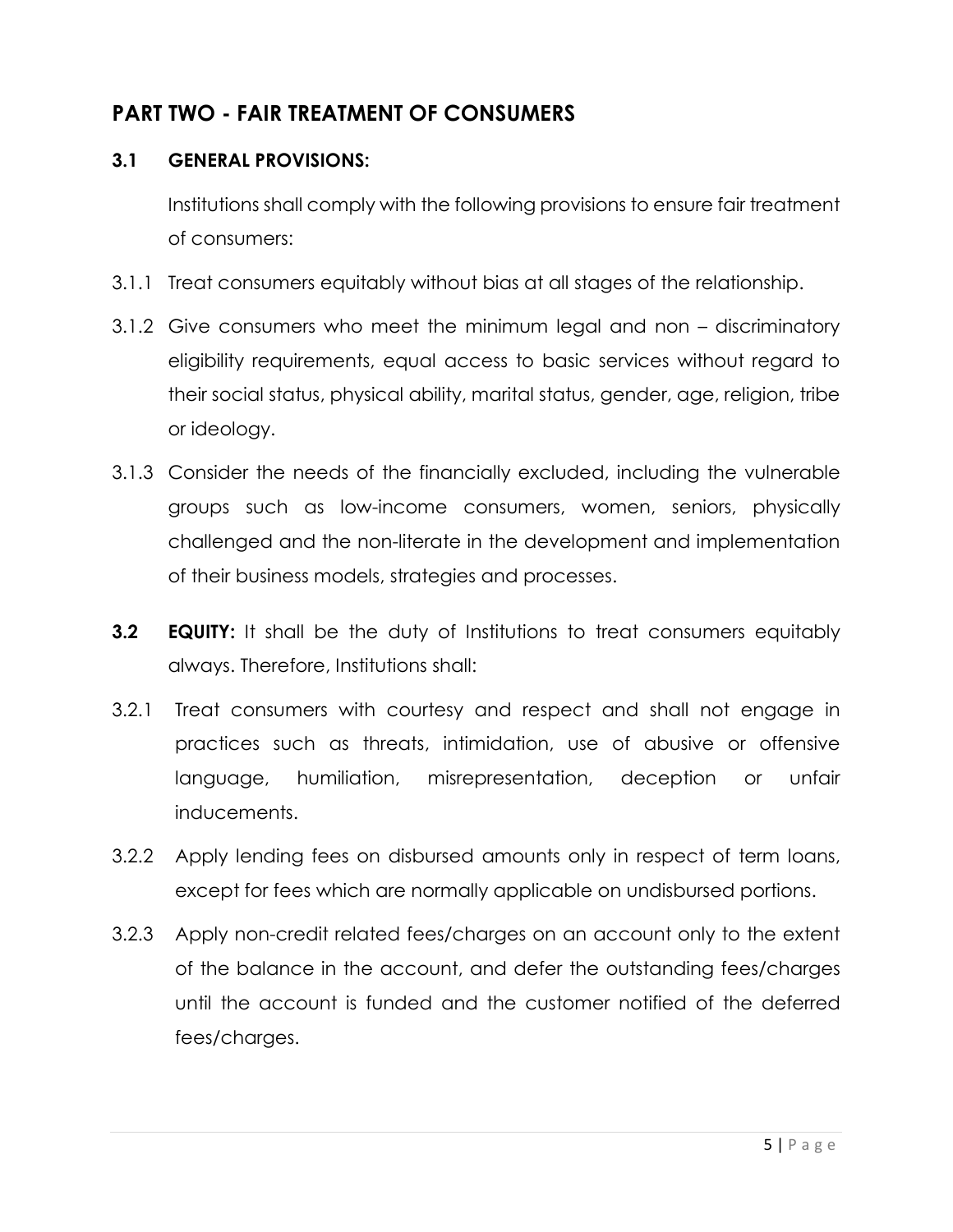- 3.2.4 Promptly oblige consumers' request for account closure or to switch providers, without unreasonable closing/switching barriers.
- 3.2.5 Ensure that variations to contracts including interest rate, fees or charges are only made if expressly provided for in the contract and shall notify consumer of any such variation.
- 3.2.6 Respond to customers' enquiries/requests within five (5) working days of receiving the enquiries/requests.
- 3.2.7 Communicate a decision (acceptance or decline) on applications for waivers, extensions, and other concessions to a customer within ten (10) working days, otherwise the application shall be deemed to have been granted.
- 3.2.8 Not act in a manner that is inconsistent with the terms and conditions of their contracts with their customers.
- 3.2.9 Not seek repayment or withhold, in part or in full, customer's funds to secure repayment before the due date, except with the written authorization of the customer.
- 3.2.10 Not charge early liquidation fees for consumer and SME loans with variable interest rate.
- **3.3 UNFAIR CONTRACT TERMS:** Contracts between Institutions and consumers shall not contain unfair terms. Contract terms shall be considered unfair where there is an imbalance in rights and obligations which are detrimental to the consumer.
- 3.3.1 Without limitation to the general meaning of an "unfair contract term", a contract term is considered unfair if it:
	- a. Eliminates or limits the liability of an Institution to loss caused to a consumer by misrepresentation, negligence or misleading information on its products or services.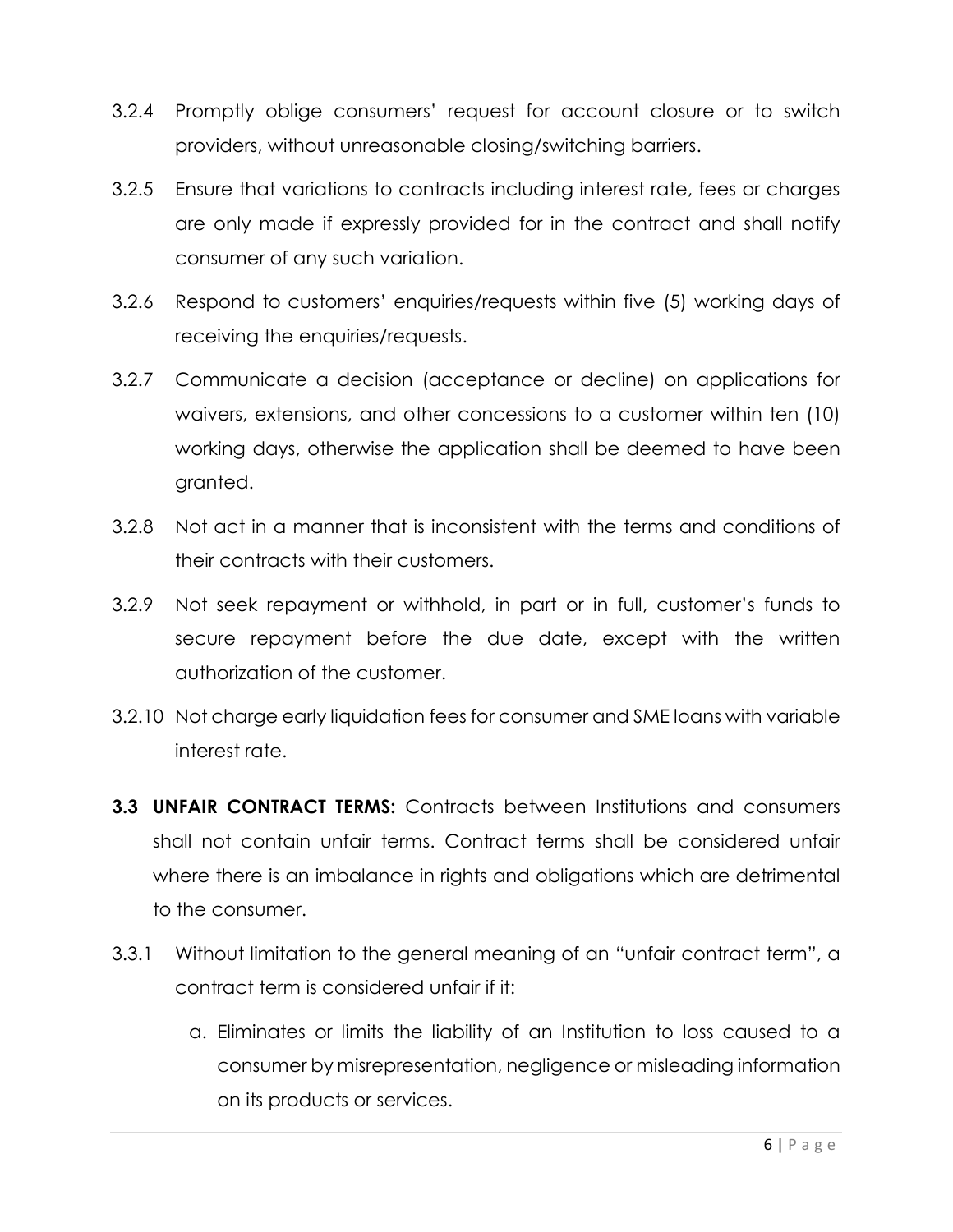- b. Binds a consumer to an obligation while the corresponding obligation on the Institution is conditional.
- c. Terminates a contract or alters its clauses without reasonable notice to the consumer.
- d. Eliminates or limits Institution's liability with respect to actions or commitments undertaken by their employees, agents or intermediaries.
- e. Allows the Institution the possibility of transferring its rights and obligations under the contract, where this may reduce the rights of the consumers, without their consent.
- f. Eliminates or limits the right of consumers to seek legal redress in the event of a breach.
- g. Allows unilateral change to a contract without stating the circumstances under which the change could be made.
- h. Purport to waive any protection provided by a law**,** regulations or guidelines**.**
- 3.3.2 Unfair terms used in contracts are void and shall not be binding on consumers.
- 3.3.3 Contract terms that conflict with any laws or regulations are null and void to the extent of their inconsistency.
- 3.3.4 Where there is any doubt or ambiguity about the meaning of a term used in a contract or other document provided to a consumer, the interpretation most favorable to the consumer shall prevail.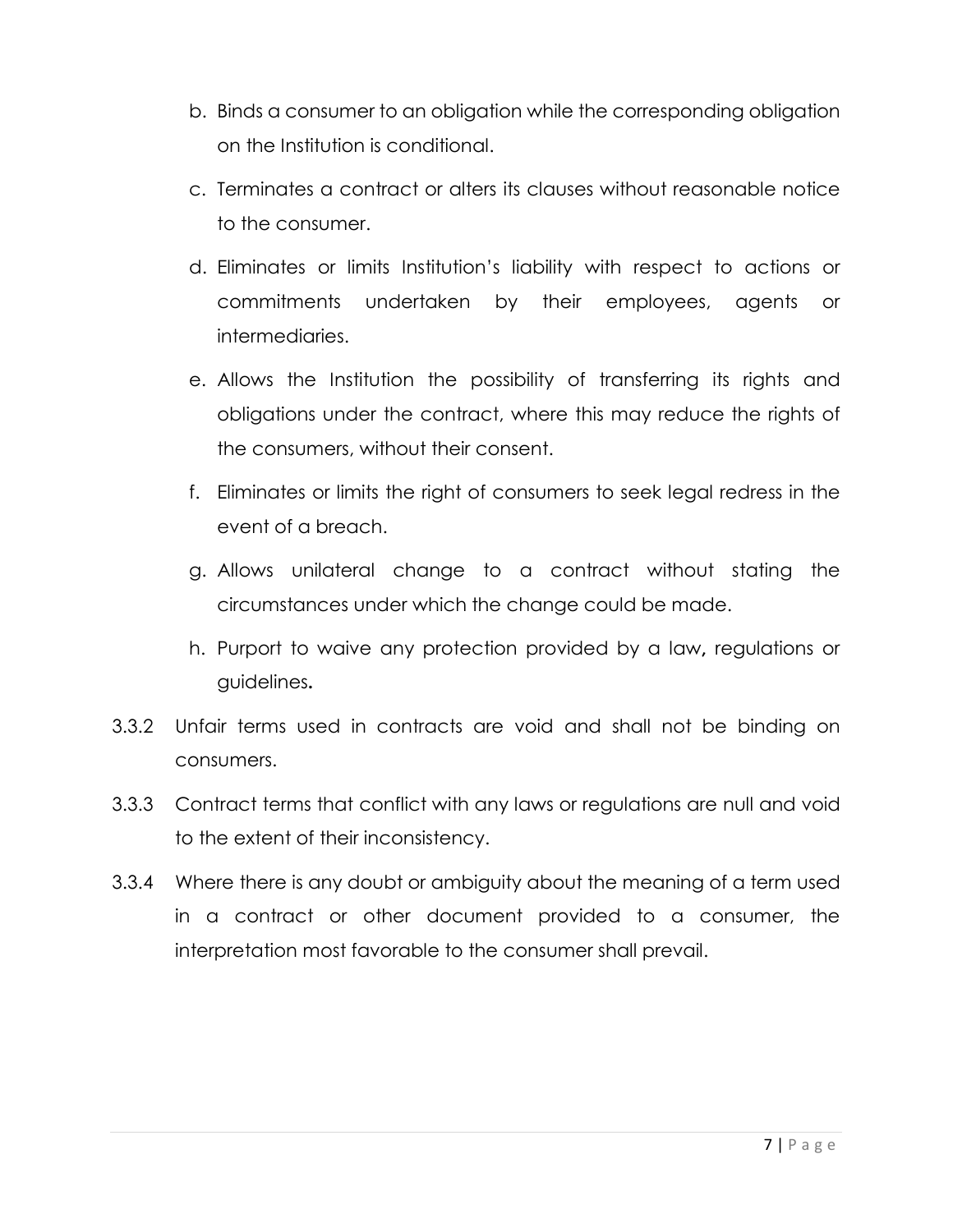# **PART THREE - DISCLOSURE AND TRANSPARENCY**

## **4.1GENERAL PROVISIONS**

To promote transparency and enhance disclosure practices, Institutions shall comply with the following provisions:

- 4.1.1. Ensure that documents provided or made available to consumers shall:
	- a. Be written in clear, legible and simple English language and in a minimum font size of 10.
	- b. Be provided in a durable form for future reference.
	- c. State the name, contact details of the Institution and the consumer.
	- d. Contain a statement that the Institution is regulated by the Central Bank of Nigeria.
	- e. Not be misleading or deceptive.
- 4.1.2. Put procedures in place to ensure that an oral explanation of the document is provided to the consumer in a language that he or she understands if:
	- a. the consumer requests; or
	- b. it is reasonably obvious that the consumer is illiterate or visually impaired or, for any other reason, cannot understand the document.
- 4.1.3. Conspicuously display in their banking halls and publish on their websites and internet banking platforms, accurate and up to date information on all their products and services. Such information shall include:
	- a. prime and maximum lending rates;
	- b. deposit rates; and
	- c. exchange rates of foreign currencies.
- 4.1.4. Disclose to the consumer in writing, all Terms and Conditions of a transaction agreement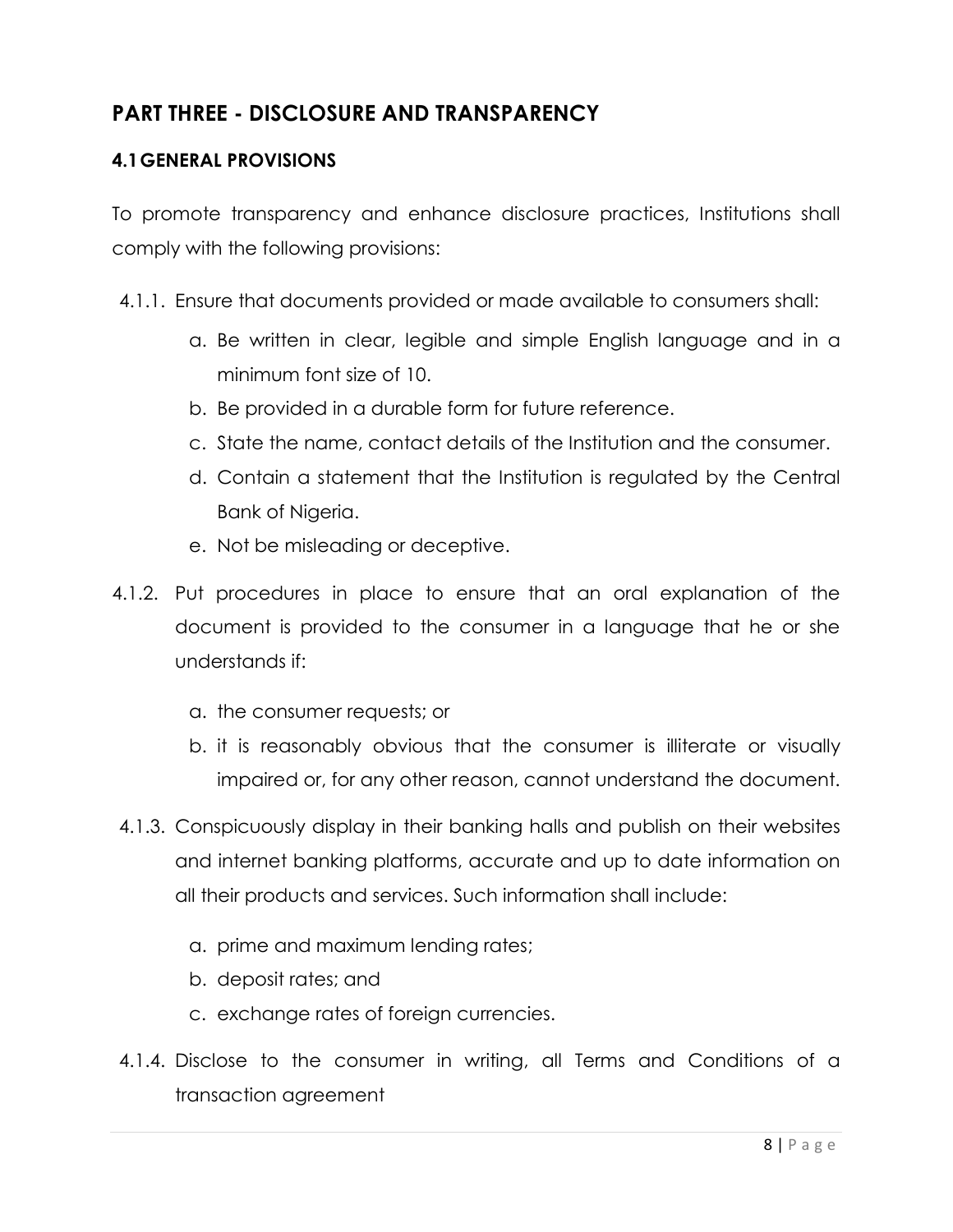- 4.1.5. Ensure that the disclaimer "Terms and Conditions Apply" or any other phrase conveying a similar meaning shall only be used if the terms and conditions have been explained and disclosed in the contract or in other medium accessible by the customer. The Institution shall at all times, draw the consumer's attention to such disclosure.
- 4.1.6. Clearly explain technical terms used in documents to the consumer to aid understanding.
- 4.1.7. Agree with consumers on the communication channel(s) to be used for all correspondences and include the channel(s) in all contract documents.
- 4.1.8. Ensure that their websites and other information dissemination channels are functional and regularly updated with the current features of products and services offered.
- 4.1.9. Comply with the rates, fees, charges, or prices published or disclosed at the engagement points.
- 4.1.10. Inform consumers of applicable and indicative foreign exchange rates through customer engagement points and advise consumers to always check the rates before consummating foreign exchange transactions.
- 4.1.11. Bear all costs associated with disclosures to customers required by the Regulations, except for deposits and withdrawals by or on behalf of the customer.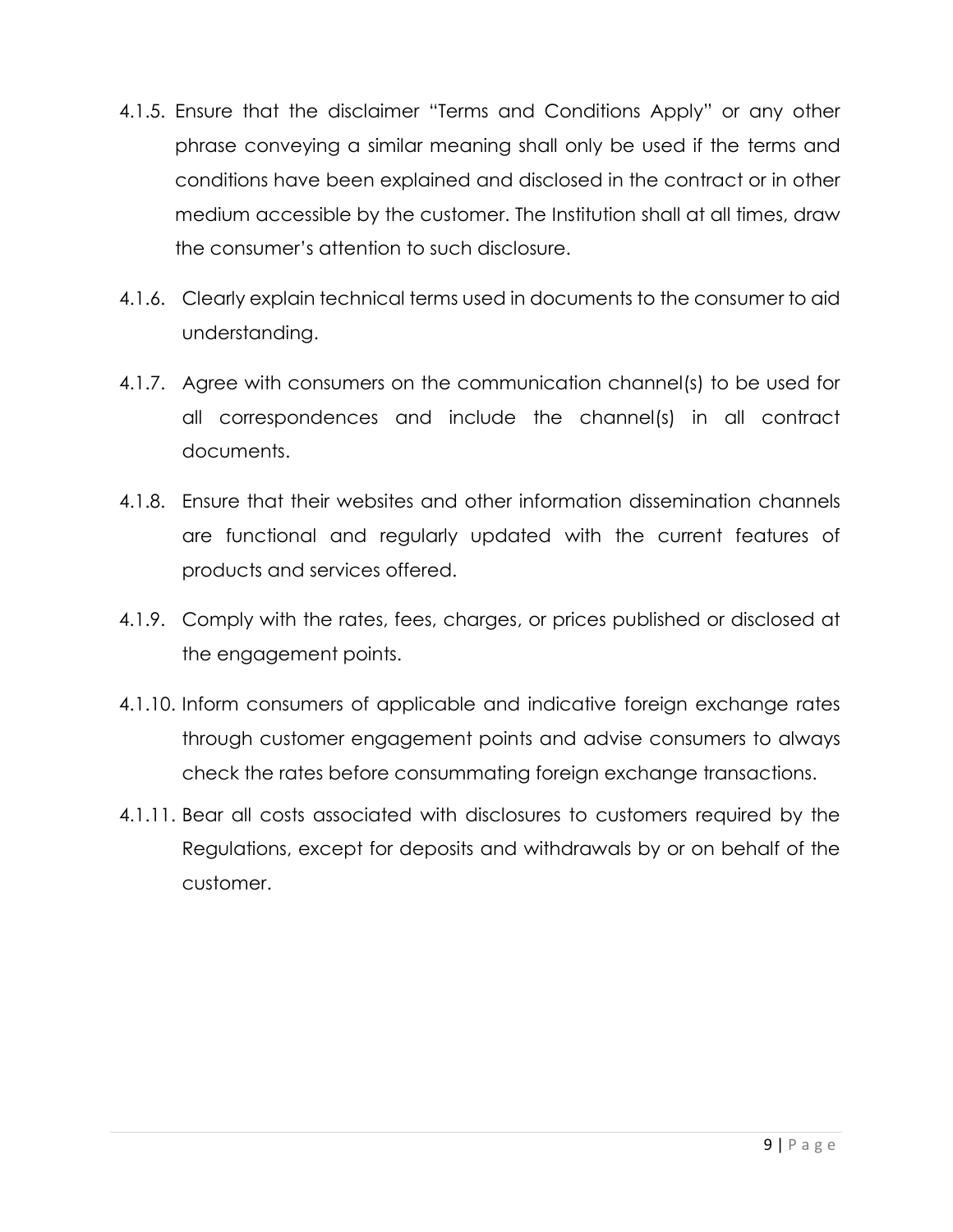## **4.2 ADVERTISEMENT**

Institutions shall comply with the following disclosures for all advertisements and promotional materials:

- 4.2.1 The content of advertisements shall be factual and unambiguous, expressed in clear and simple language and shall not be offensive, misleading, deceptive, injurious, or exaggerate the benefits of the products or services being advertised.
- 4.2.2 The overall impression of advertisements shall not emphasize benefits of a product or service while de-emphasizing its associated risks.
- 4.2.3 Disclose their contact details in any advertisement or promotional material.
- 4.2.4 Clearly disclose details of the cost of a product or services, including all fees and other associated charges.
- 4.2.5 Fully disclose the nature and value of benefits, where an advertisement refers to, or is linked to other value adding benefits.
- 4.2.6 Not make references to unaudited financial statements.
- 4.2.7 Not mention names of competitors or make comparisons in their advertisements.
- 4.2.8 Unsolicited advertisements through emails, text messages, voice calls and other channels sent by or on behalf of a Institution shall be at no cost to the consumer and shall contain an opt-out provision for future advertisements.
- 4.2.9 Notify the Director, Consumer Protection Department of the CBN prior to the commencement of advertisement of product or service by submitting a description of the content of the advertisement.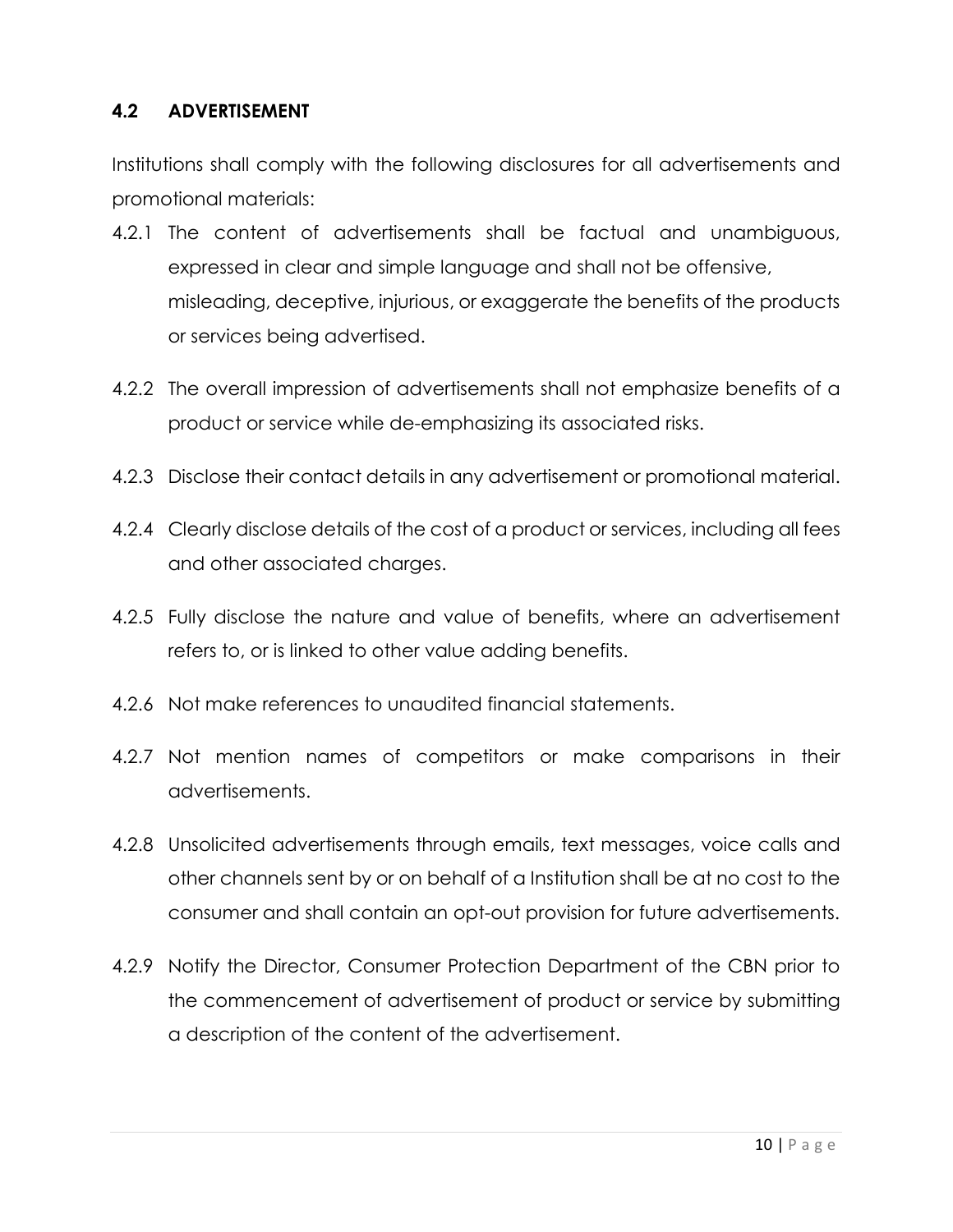# **4.3 PRE-CONTRACT DISCLOSURES**

Institutions shall comply with the following requirements prior to the execution of any contract with consumers:

- 4.3.1 Disclose all terms and conditions of a product or service on offer, as well as the features, risks, benefits, fees and other associated charges.
- 4.3.2 Disclose in contracts, the possibility of variations in interest rates or foreign exchange due to changes in market conditions.
- 4.3.3 Disclose similar products and services within the Institution, to enable consumers make comparisons and informed choices.
- 4.3.4 Provide the consumer, a Key Facts Statement (KFS) in the format attached as Annexure A stating a summary of key information on consumer loans.
- 4.3.5 Allow consumers a minimum of two (2) days from date of receipt, to review draft contract before execution except where the customer waives this in writing.
- 4.3.6 Give a consumer a cooling-off period of three (3) working days after the signing of a credit contract within which the consumer may cancel the contract without having to pay any penalty or charges. However, the consumer may choose to waive the option by notifying the bank in writing.

## **4.4 CONTRACTUAL DISCLOSURES**

Institutions shall comply with the following requirements during the lifecycle of any contract with consumers:

- 4.4.1 Notify consumers of any transaction on their account immediately it is made. At a minimum, the notification shall include date, amount, payer, transaction reference, channel and the cleared account balance.
- 4.4.2 Ensure that descriptions in account statements are clear. At a minimum, it shall include, transaction reference, payer transaction channel, location and account balance.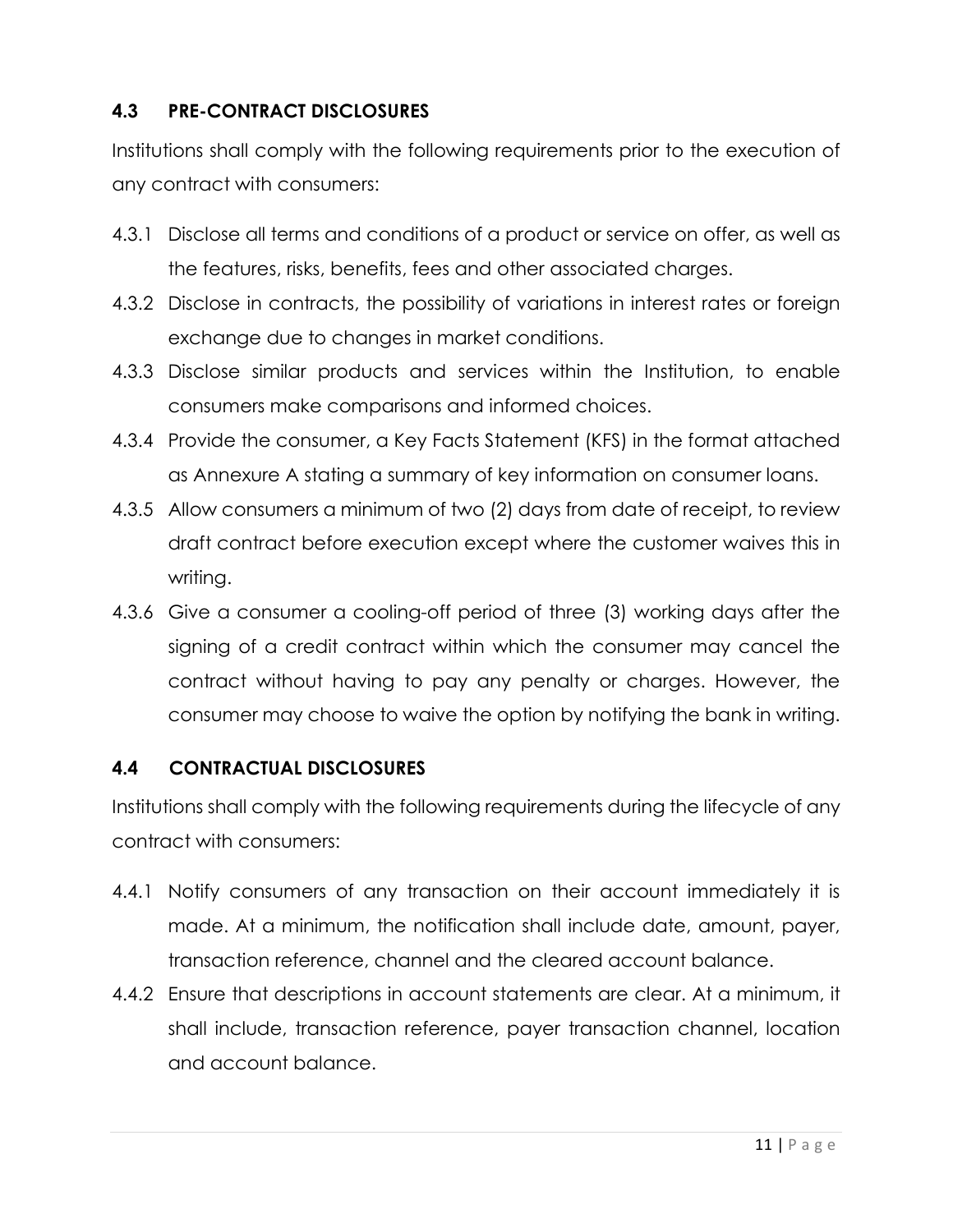- 4.4.3 Ensure that, at a minimum, credit contracts contain the following information:
	- a. Key features and risks;
	- b. Tenor of the contract;
	- c. The nature, amount and method of calculation of any interest, fee or charge and when it is payable;
	- d. The applicable Annual Percentage Rate (APR) to be calculated using the formula stated in Annexure B1 and B2;
	- e. Notice of possible variations in interest rates, and how the consumer will be informed of changes; and
	- f. Information on how to lodge a complaint to the Institution and escalate complaint to the CBN where necessary.
- 4.4.4 Provide consumer with monthly statements (or confirmation/investment advice as the case may be) for all products and account types, including loan accounts, special accounts and other related accounts at no cost.
- 4.4.5 Provide account balances to consumers on request.
- 4.4.6 Give prior notice of variation in interest rates to customers. At a minimum, the notice shall state:
	- a. The reason for the variation;
	- b. The commencement date;
	- c. The revised repayment schedule (where necessary); and
	- d. The alternatives available such as concession, restructuring, renegotiation, opt-out or termination of the contract.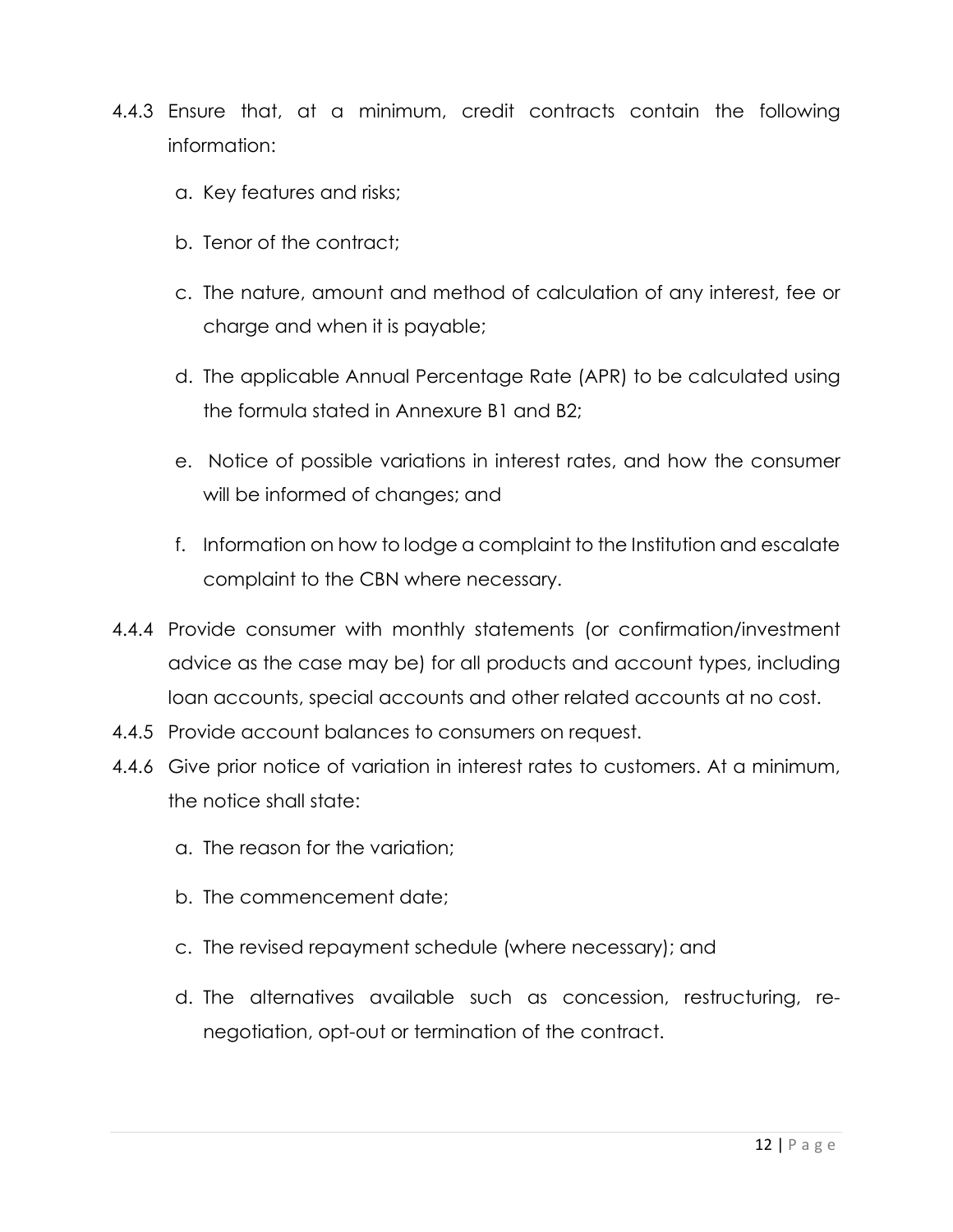4.4.7 Ensure that variations in interest shall only be implemented after requisite notification to consumers: 10 working days (DMB) and 5 working days for other Institutions.

# **4.5 SPECIFIC PRODUCT DISCLOSURES**

Institutions shall comply with the following additional disclosure requirements for specific product types in any proposed contract, letter of offer or final contract:

#### 4.5.1 **For credit facilities**:

- a. Name and contact details of borrower;
- b. type and purpose of credit;
- c. collateral pledged and its estimated value;
- d. the amount of credit or applicable credit limit;
- e. conditions precedent to drawdown;
- f. moratorium (where applicable);
- g. insurance requirements (where applicable);
- h. details of lending fees;
- i. variable rate information (where applicable)
- j. repayment schedule for term loans;
- k. early liquidation terms;
- l. total cost of the credit;
- m. applicable rate of interest or fee relating to late payment or default;

#### 4.5.2 **For deposit products:**

- a. minimum balance requirement and other limit on account balances or transactions where applicable;
- b. monthly maintenance fee, any applicable tenor for a term deposit and any penalty for terminating a term deposit early;
- c. savings withdrawal options; and
- d. any reason(s) and timeline within which the account could become inactive or dormant.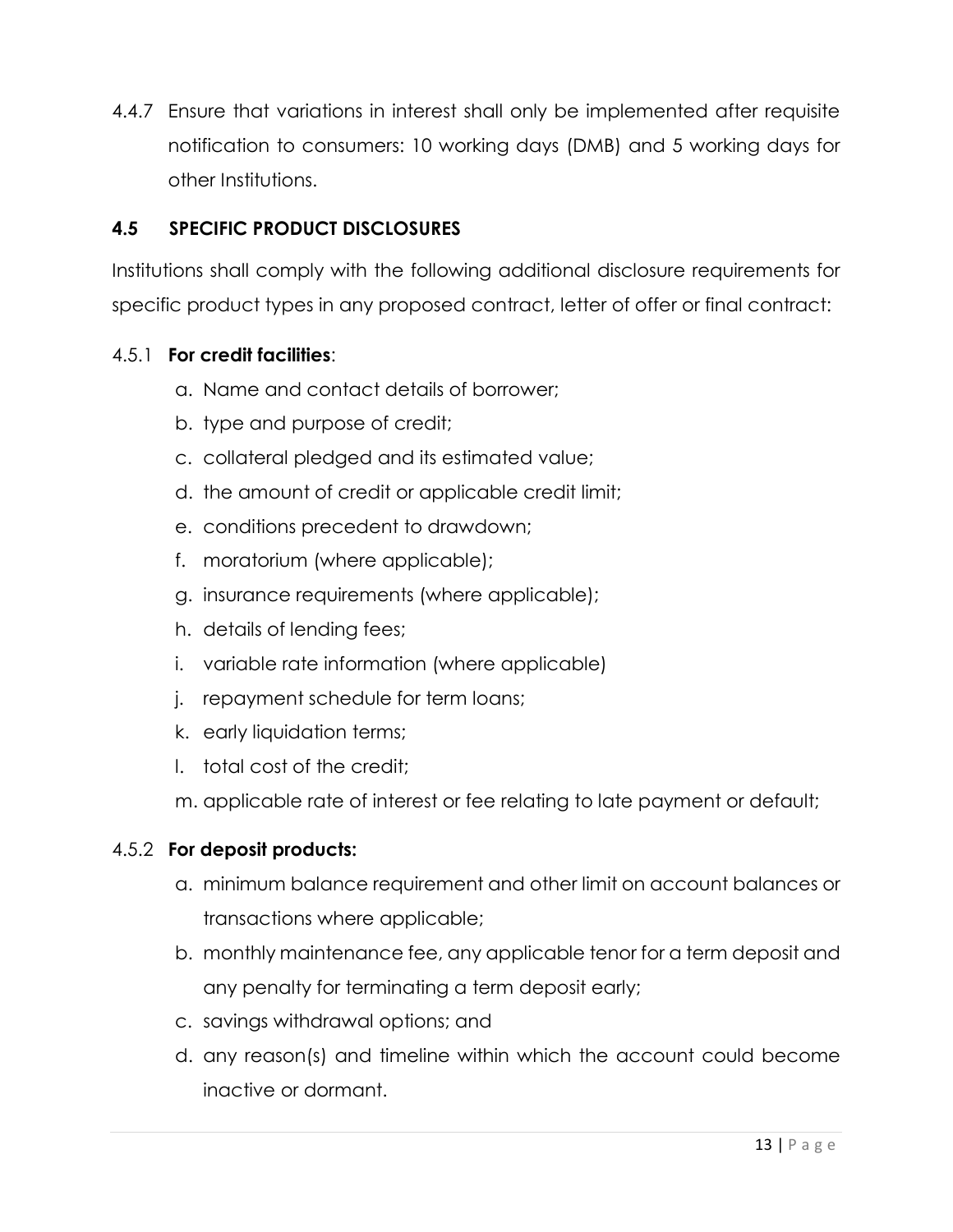# 4.5.3 **For products or instruments used as store of value such as e-wallet accounts, cards or any other form:**

- a. minimum balance and any other limit on account balances and transactions (if applicable);
- b. types of payments for which the instrument may not be used;
- c. applicable agent outlets;
- d. expiration date which may be applicable to the payment instrument;
- e. processes and procedures to report mistaken and fraudulent transactions.

#### **4.6 DISCLOSURE ON DEFAULT OF CREDIT REPAYMENT**

- a. Institutions that are DMBs shall notify consumers within 3 days from the first day of default, through the agreed medium that a default charge would be applied on the account after 7 days from the date the obligation becomes due.
- b. Customers of Institutions other than DMBs shall be notified on the first day of default, that default charge would be applied on the account after 3 days from the date the obligation becomes due.
- c. Default charge shall be disclosed in customers' statements of account separately from the interest charge.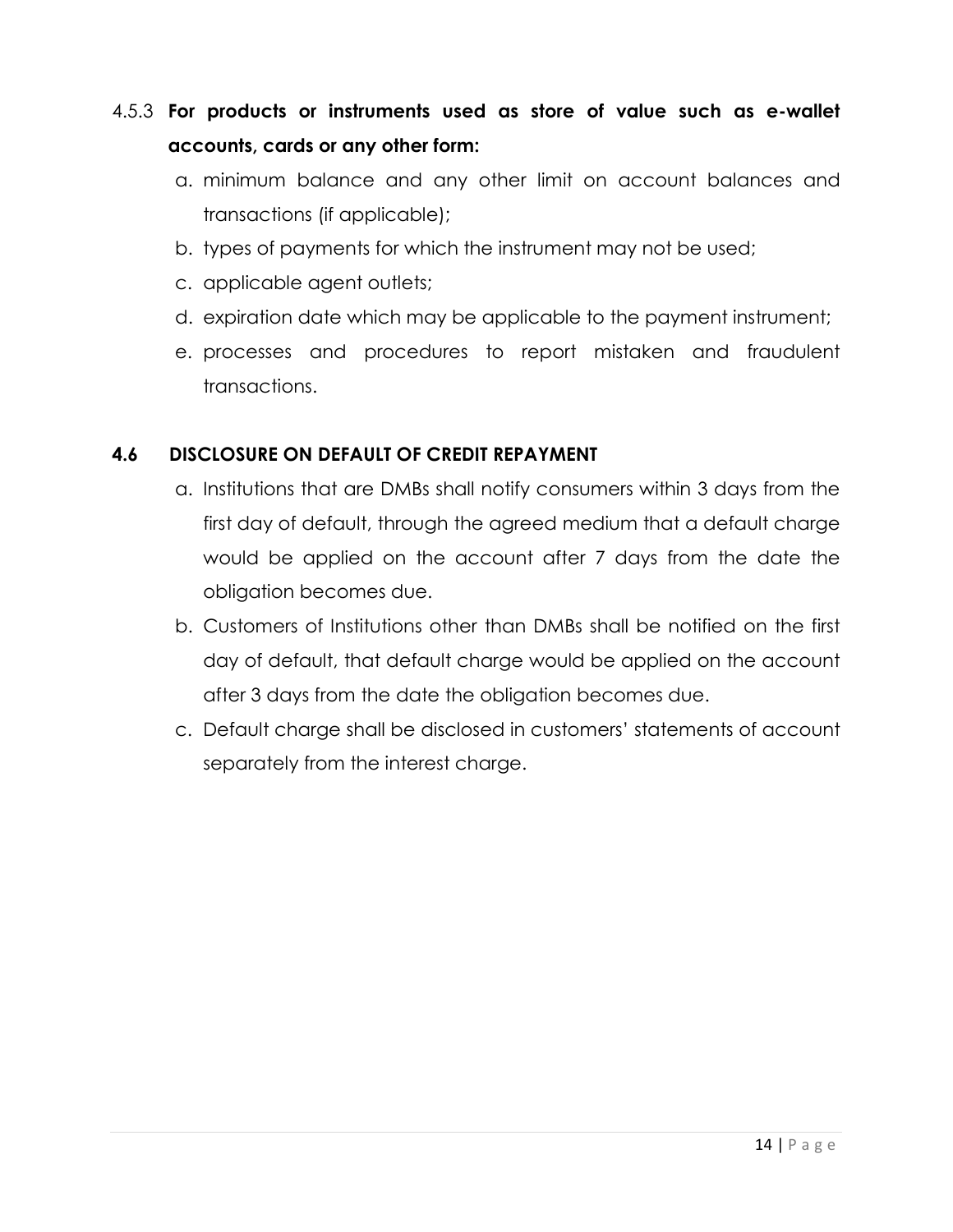# **PART FOUR - RESPONSIBLE BUSINESS CONDUCT**

# **5.1 GENERAL PROVISIONS**

To promote good business practices, Institutions shall comply with the following provisions:

- 5.1.1 Conduct their business in a responsible, professional and ethical manner**.**
- 5.1.2 Train their staff to promote competence, efficiency and professionalism in the discharge of their duties.
- 5.1.3 Provide clear information about products and services, features, terms and conditions and the applicable fees and charges.
- 5.1.4 Provide and inform consumers of the channels to make enquiries and complaints.
- 5.1.5 Notify customers of circumstances or situations that may affect the terms of their contracts or relationships.
- 5.1.6 Display all applicable fees for electronic payment services with the option to accept or decline before a transaction is consummated. This should include a notice that third-party charges may apply.
- 5.1.7 Not impose any product, service or channel on consumers.
- 5.1.8 Not charge fees for issuance and renewal of products or services which have not been requested by the customer.
- 5.1.9 Not compel consumers to buy a product or service as a condition for the purchase of another product or service unless where the products or services are directly dependent.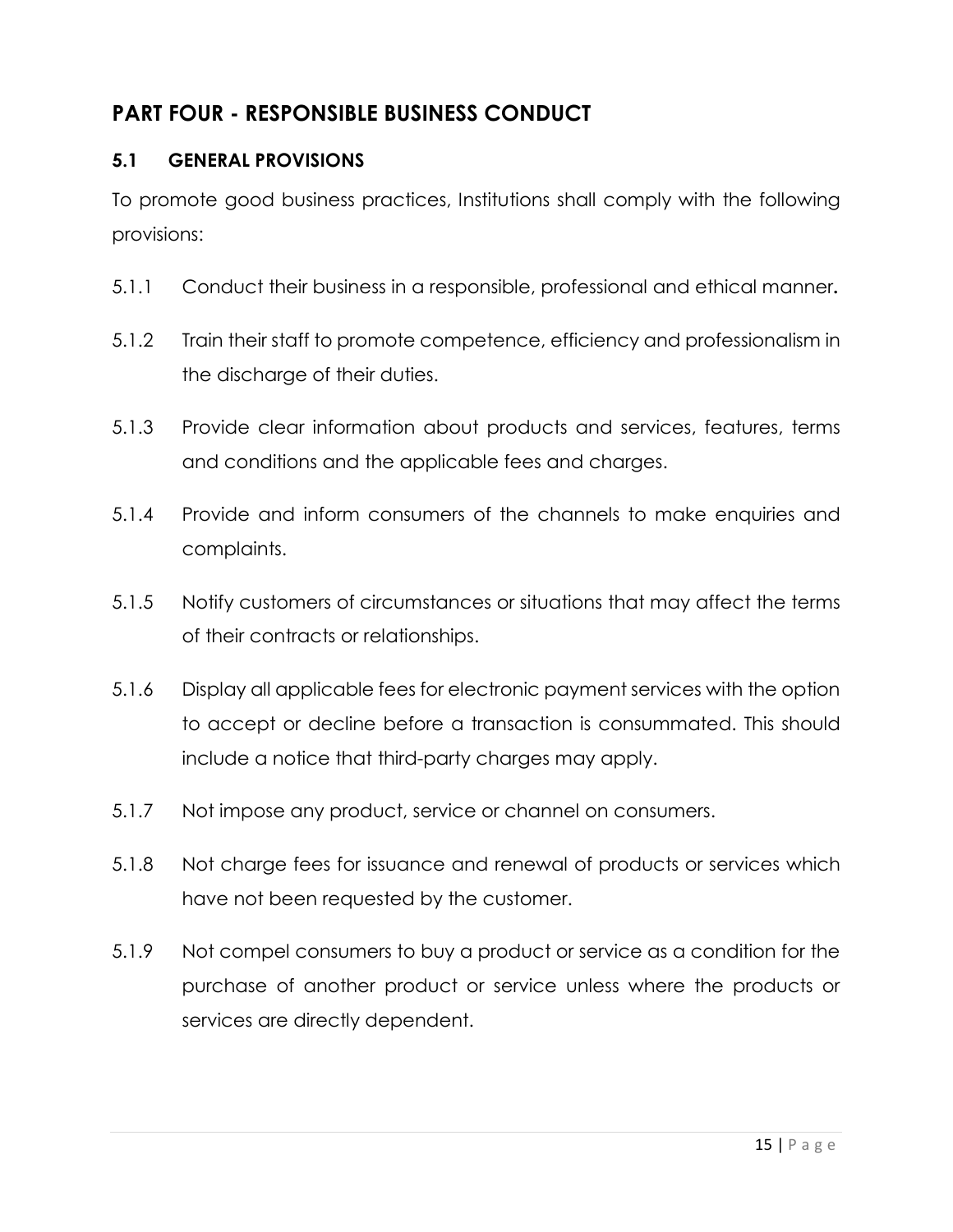## **5.2 RESPONSIBLE LENDING**

To ensure that the capability of consumers to repay credits are professionally assessed, Institutions shall comply with the following requirements:

- 5.2.1 Include in credit risk assessment procedures, the type and circumstances for which a credit will be suitable as well as clear lines of authority for approving the product.
- 5.2.2 Before granting credit to consumers, assess their capability to repay in a sustainable manner taking into consideration their financial circumstances.
- 5.2.3 Ascertain the credit history of consumers from the Credit Risk Management System, Credit Bureau and other sources of credit reference before advancing credits.
- 5.2.4 Have a policy to deal with consumers who are in financial difficulty.
- 5.2.5 Monitor loan performance and upon early detection of repayment difficulties engage the customer to discuss alternative repayment options.
- 5.2.6 Not compel consumers to buy products or services, such as insurance or valuation from a particular third-party provider as a pre-condition for the grant of a credit facility, but can provide the option to choose from at least three (3) providers or any number as may be prescribed by CBN from time to time.
- 5.2.7 Ensure that guarantors confirm in writing that they have read and understood their commitments, potential implications and the maximum amount they are guaranteeing, and have either: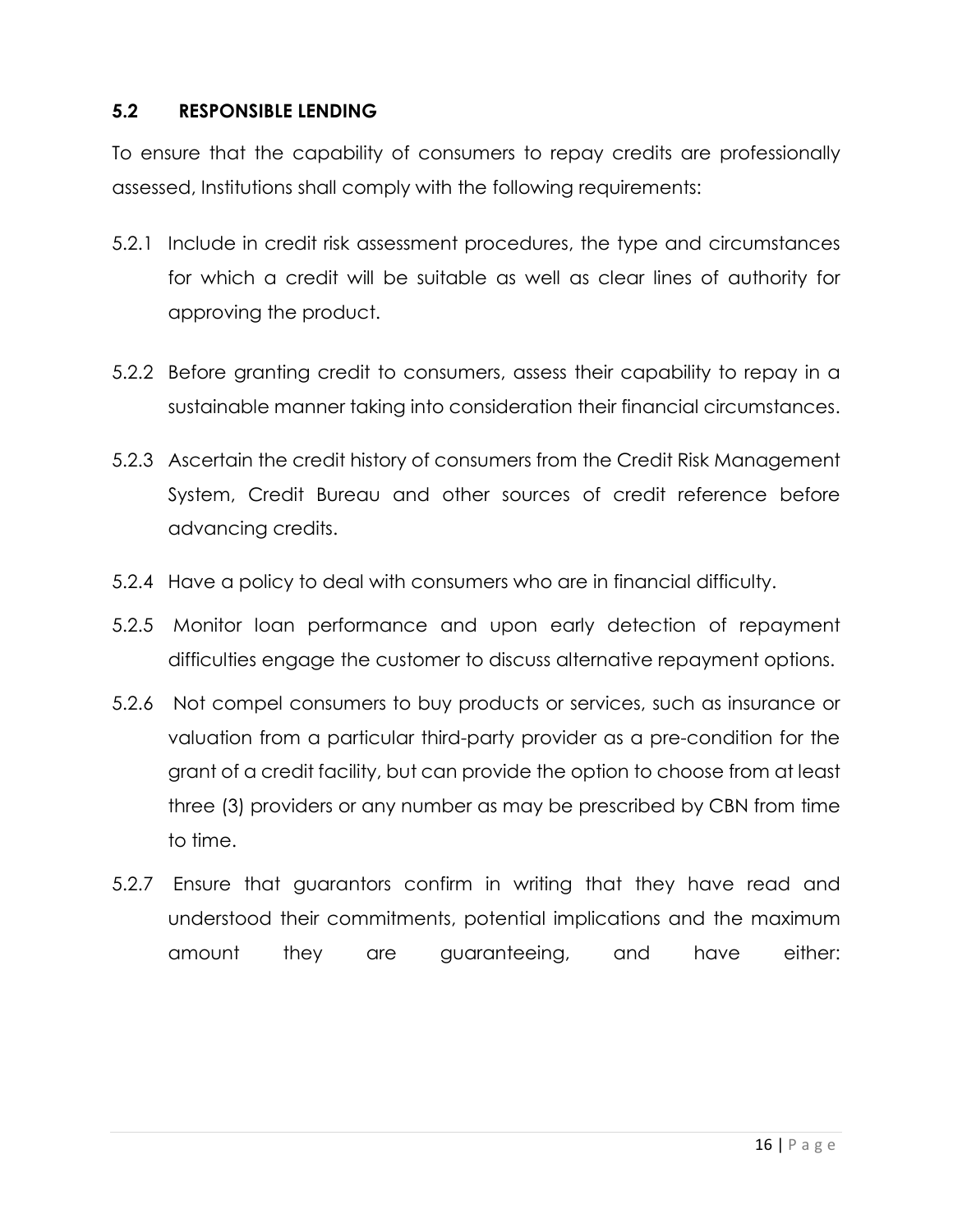a. sought and obtained independent professional advice before executing the guarantee; or

b. declared that they do not need independent advice.

- 5.2.8 Provide periodic update to Guarantors on the loan performance to enable them to assess the likelihood of being called upon to discharge their commitments.
- 5.2.9 Issue Letter of Discharge at no cost to customers within 5 business days after liquidation of their loans, and where the loan is guaranteed, the guarantor shall also be notified accordingly.
- 5.2.10 Notify customers where their loan requests are declined. The reason(s) for decline shall be provided upon request.

### **5.3 SALES PROMOTION**

To ensure that advertisements and promotional materials on products and services are clear and not misleading, Institutions shall

- 5.3.1 Provide information that would aid consumers' decisions.
- 5.3.2 Carry out marketing of products and services in an ethical and professional manner
- 5.3.3 Ensure that sales and marketing staff are properly trained and competent to perform their functions. The staff should be knowledgeable in key features, risks and critical terms of product offering.
- 5.3.4 Establish a process to periodically check and monitor the competence and conduct of sales and marketing staff.
- 5.3.5 The remuneration of marketing/sales staff shall not be solely based on sales volume/target but must give consideration to the interests and circumstances of the customers.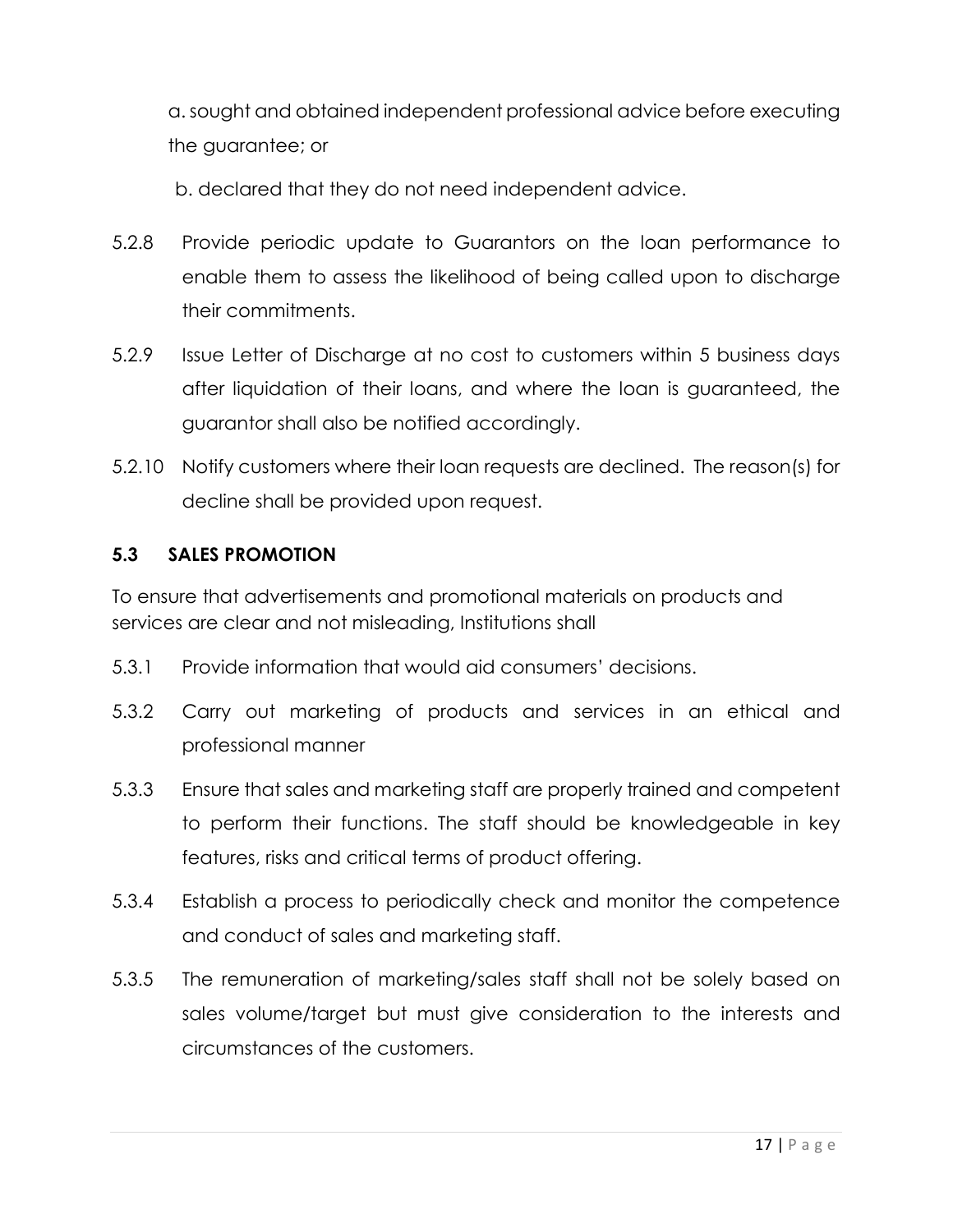5.3.6 Provide consumers with the option to opt out from receiving marketing materials.

# **5.4 DATA PROTECTION AND PRIVACY**

To ensure data protection and privacy of consumers, Institutions shall:

- 5.4.1 Protect the privacy and confidentiality of consumer information and assets against unauthorized access, and be accountable for acts or omissions in respect thereof.
- 5.4.2 Obtain the written consent of consumers to collect and process their personal data for specific purpose and provide them with the option to withdraw the consent at any time.
- 5.4.3 Not transfer personal data of consumers to a third party without their express consent, except in compliance with a legal obligation.
- 5.4.4 Inform consumers whenever their data is exchanged with an authorized third party, stating details of the exchange.
- 5.4.5 Review data processing and privacy procedures to ensure that the purpose(s) for which initial consent was granted remained valid.
- 5.4.6 Keep accurate and updated data of consumers always.

## **5.5 DEBT COLLECTION**

To ensure that debt recovery processes are transparent, courteous and fair, devoid of undue pressure, intimidation, harassment, humiliation or threat, Institutions shall.

- 5.5.1 Engage and give customers notice(s) of outstanding obligations prior to the commencement of a debt collection.
- 5.5.2 Initiate foreclosures only when other recovery steps have been unsuccessful.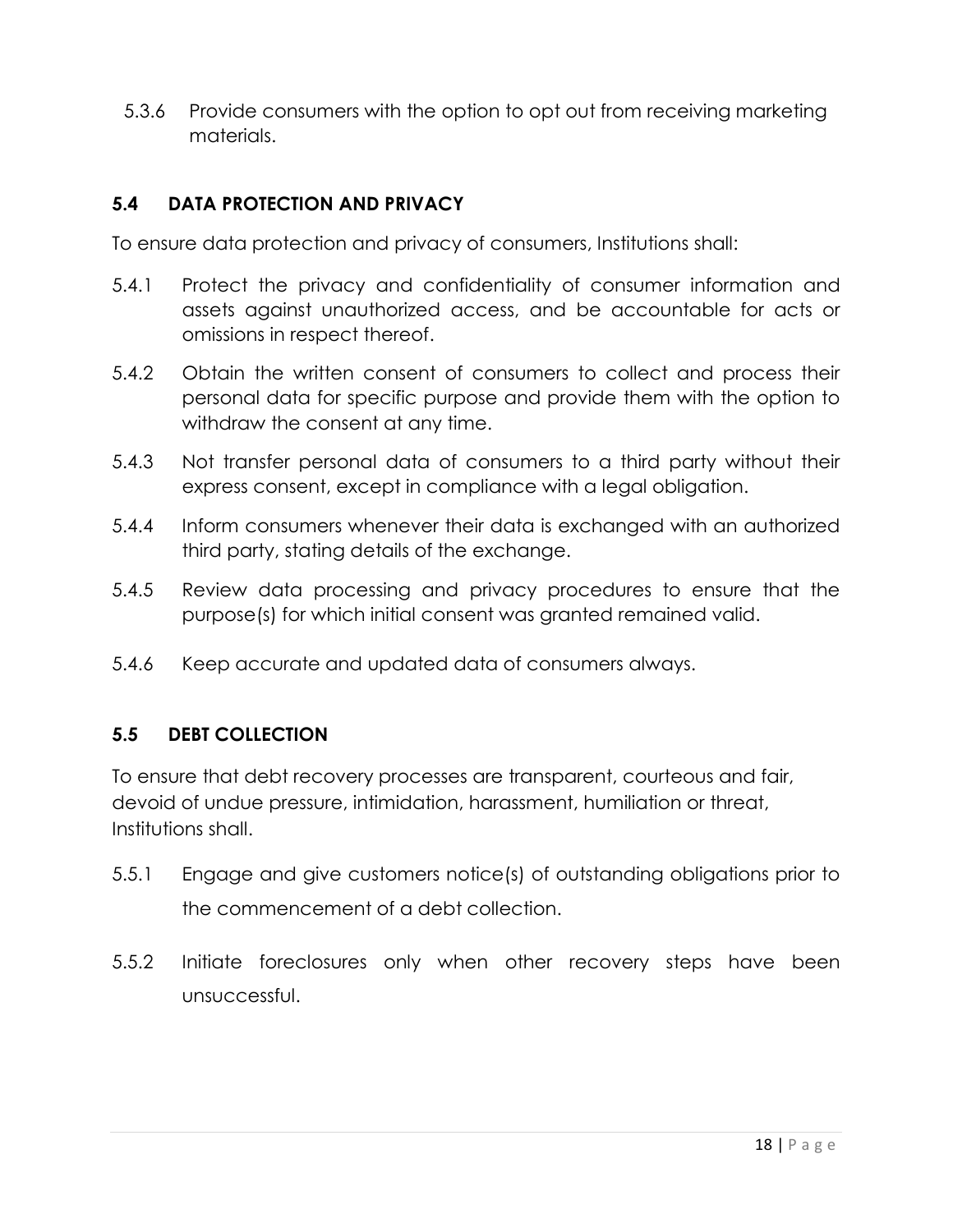- 5.5.3 Give customers the option of a private sale, to be exercised within 30 days before commencing foreclosure, except where the customer waives the right.
- 5.5.4 Ensure that the net proceeds from foreclosures are immediately applied to the loan account and customers informed of any balance.
- 5.5.5 Provide customers with a report of the sale of the collateral. At a minimum, the report shall state the process, proceeds, incidental expenses and the net proceeds.
- 5.5.6 Be liable for the actions of their agents engaged for debt collection.
- 5.5.7 Not engage in any of the following:
	- a. Contact friends, employer, relatives or neighbours of a customer for any information other than information on employment status, telephone numbers or address, except where:
		- i. the person has guaranteed the loan; or
		- ii. the person has consented to be contacted.
	- b. Require any of the persons listed in (a) above to offset the debt, except where the person has acted as a guarantor.
	- c. Make telephone or personal contact with customers between the hours of 9.00pm and 8.00am for the purpose of debt recovery, except with the prior consent of the customer.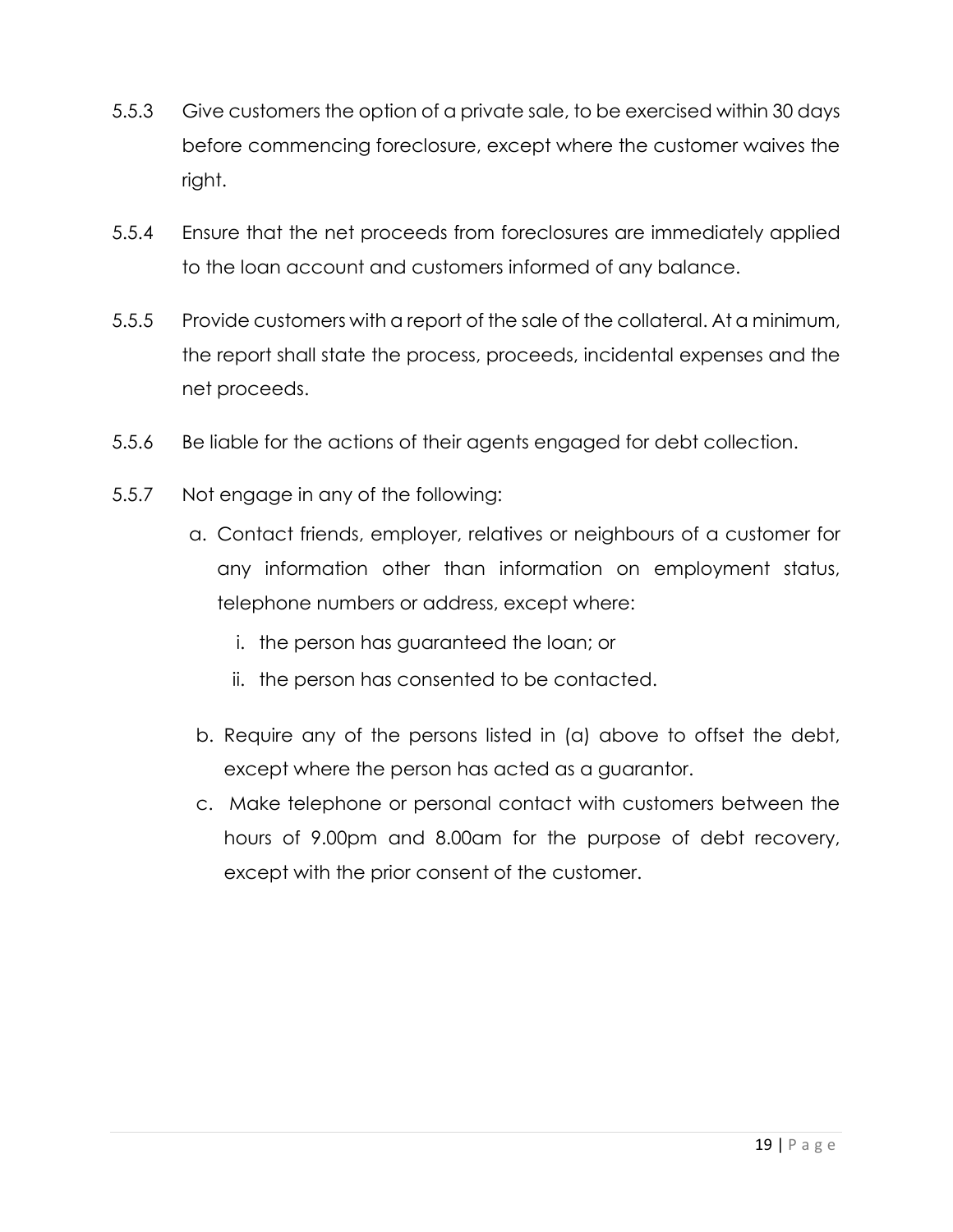# **PART FIVE - COMPLAINTS HANDLING & REDRESS**

## **6.1 GENERAL PROVISIONS**

The resolution of disputes shall be the responsibility of Institutions. Consumer complaints shall first be lodged with Institutions for timely resolution and redress. Institutions shall:

- 6.1.1 Develop documented processes on Complaints Handling that will guarantee fairness, transparency, responsiveness and independence of the complaint handling mechanism.
- 6.1.2 Allocate adequate resources for complaints handling/redress and the processes manned by skilled and well-trained members of staff.
- 6.1.3 At all customer engagement points, disclose channels and contact details for lodging complaints, timeframe for resolution, and options for escalation. Where it is not practicable to comply with this, refer customers to where the information required could be obtained.

# **6.2 COMPLAINTS MANAGEMENT CHANNELS**

Institutions shall provide multiple dedicated channels to receive and handle consumer complaints including verbal complaints. The channels may include letters, e-mails, telephone lines, social media and digital software platforms. The following requirements shall apply in the deployment of the channels:

- 6.2.1 Be effective, functional, efficient and accessible always.
- 6.2.2 Generate a unique identification number and acknowledge complaints within 24 hours of lodgment, including transcription of verbal complaints.
- 6.2.3 Accord special consideration to the needs of vulnerable groups, especially the physically challenged persons and seniors.
- 6.2.4 Provide emergency channels for reporting time-sensitive issues especially fraud-related complaints at all times.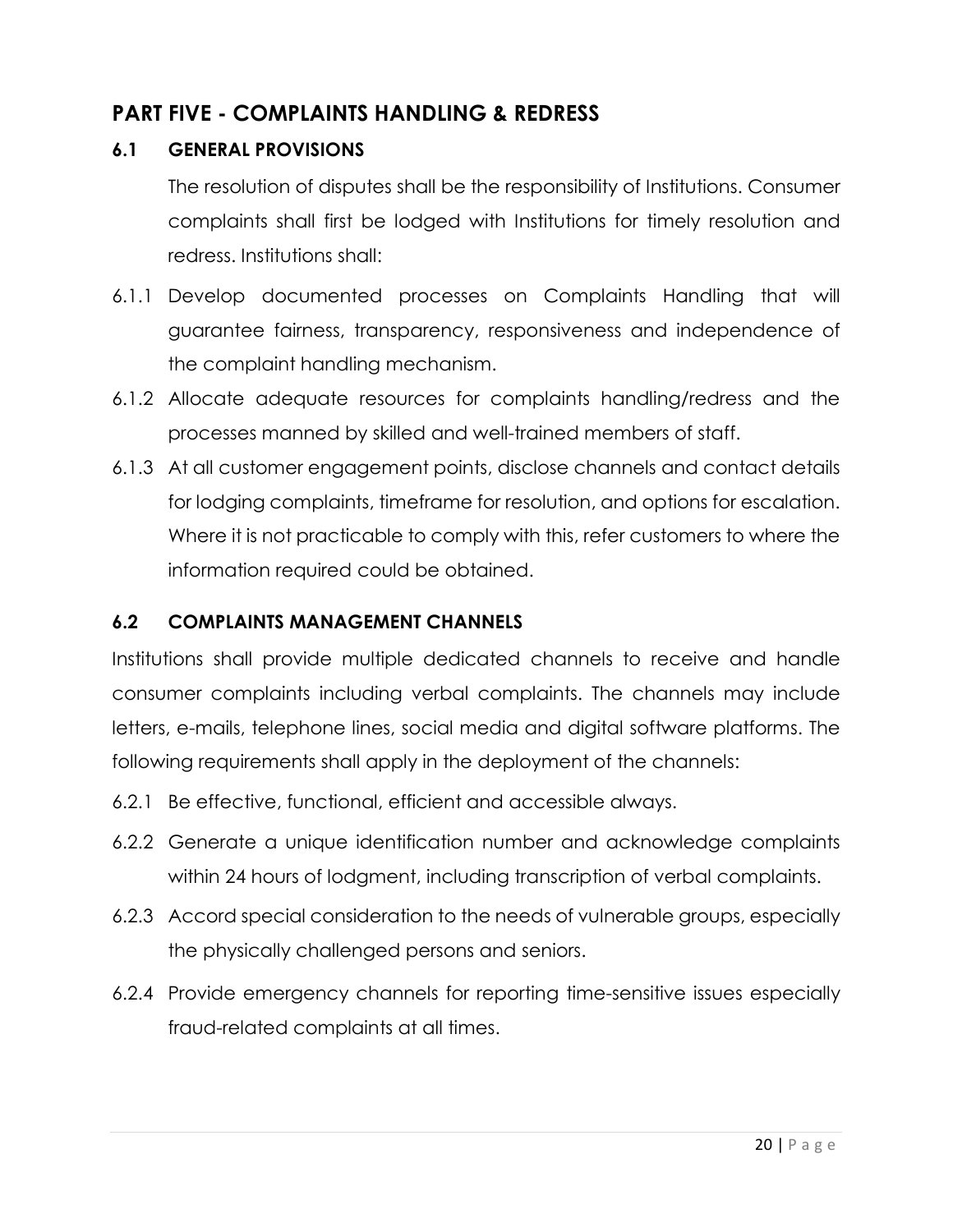# **6.3 INTERNAL DISPUTE RESOLUTION**

Institutions shall establish Internal Dispute Resolution (IDR) structures and processes for the effective management of consumer complaints. The IDR mechanism shall satisfy the following requirements:

- 6.3.1 Be under the oversight of the Executive Compliance Officer or an equivalent.
- 6.3.2 Upon receipt of a complaint, communicate to the consumer within 24 hours, an acknowledgment containing:
	- a. a unique identification or tracking number,
	- b. contact details of the complaints desk,
	- c. expected resolution timeline,
	- d. escalation options; and
	- e. an assurance that the complaint is being addressed.
- 6.3.3 Use the unique identification or tracking number in all correspondence with the complainant.
- 6.3.4 Designate a unit for complaints handling independent of other products or business functions taking into consideration, the nature and complexity of their business.
- 6.3.5 Staff responsible for handling complaints shall be required to declare any conflict of interest that may affect their objectivity in handling a complaint.
- 6.3.6 Resolve complaints received within the time specified in the Timelines for Complaints Resolution by Institutions in Annexure D.
- 6.3.7 Refund identified excess charges, non-payment or under-payment of interest on deposits, unauthorized debits, etc. along with interest as provided in the extant Monetary, Credit, Foreign Trade and Exchange Policy Guidelines or any regulation issued by the CBN.
- 6.3.8 Issue a letter of apology to the complainant where the above applies.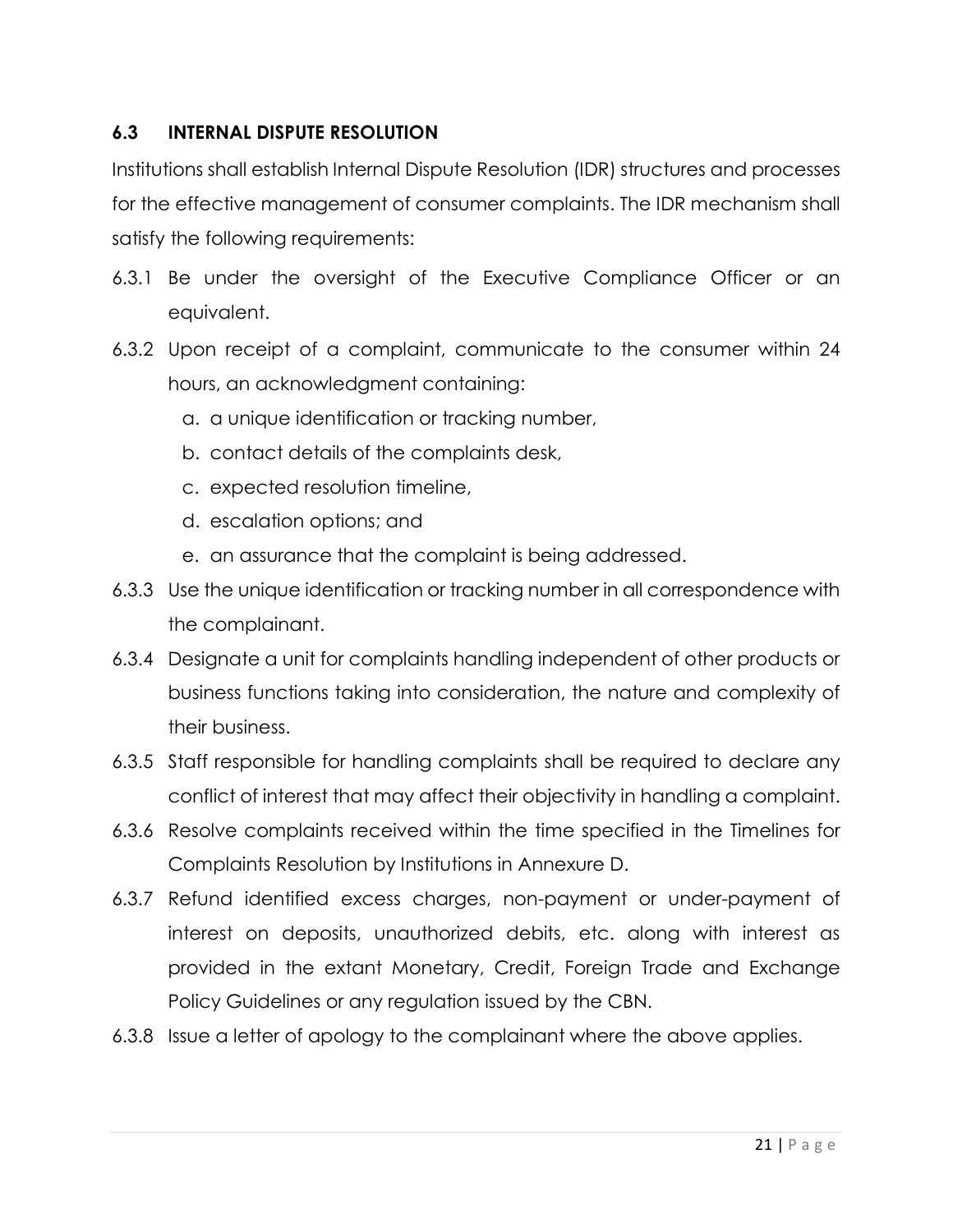- 6.3.9 Reconstruct customers' accounts to establish excess charges on overdrawn accounts, and pay Interest on the identified excess charges after reconstruction, in accordance with extant CBN Regulations.
- 6.3.10 Remit established refunds and interest thereon to the complainants' accounts within the prescribed Timelines for Complaints Resolution by Institutions contained in Annexure D.
- 6.3.11 Send a Summary Resolution Communication (SRC) for resolved complaints, to the complainant by the next business day conveying:
	- a. the basis for the decision(s);
	- b. the right of appeal available to the complainant for a second level review by the Institution; and
	- c. the right of escalation to the CBN, or other Alternative Dispute Resolution (ADR) avenues where the complainant is not satisfied with decisions arrived at.
- 6.3.12 A complaint shall be considered as resolved where the complainant has indicated acceptance of the resolution in writing to the Institution within 30 days after the receipt of the SRC, otherwise the complaint shall be deemed resolved and closed in the records of the Institution.
- 6.3.13 Where a complainant is dissatisfied with a decision communicated by a Institution, the complainant shall, within 30 days from the date of the receipt of the SRC, request in writing for a 2nd level review.
- 6.3.14 Upon receipt of a request for 2nd level review, the Institution shall review, resolve and communicate decision(s) within the Timelines for Complaints Resolution by Institutions as contained in Annexure D for second level review.
- 6.3.15 Identify recurring complaint types, identify their root cause(s), implement remedial measures, and generate a Root Cause Analysis Report (RCAR).
- 6.3.16 Prepare quarterly RCAR and submit to the Central Bank of Nigeria on or before 14th day of January, April, July and October respectively.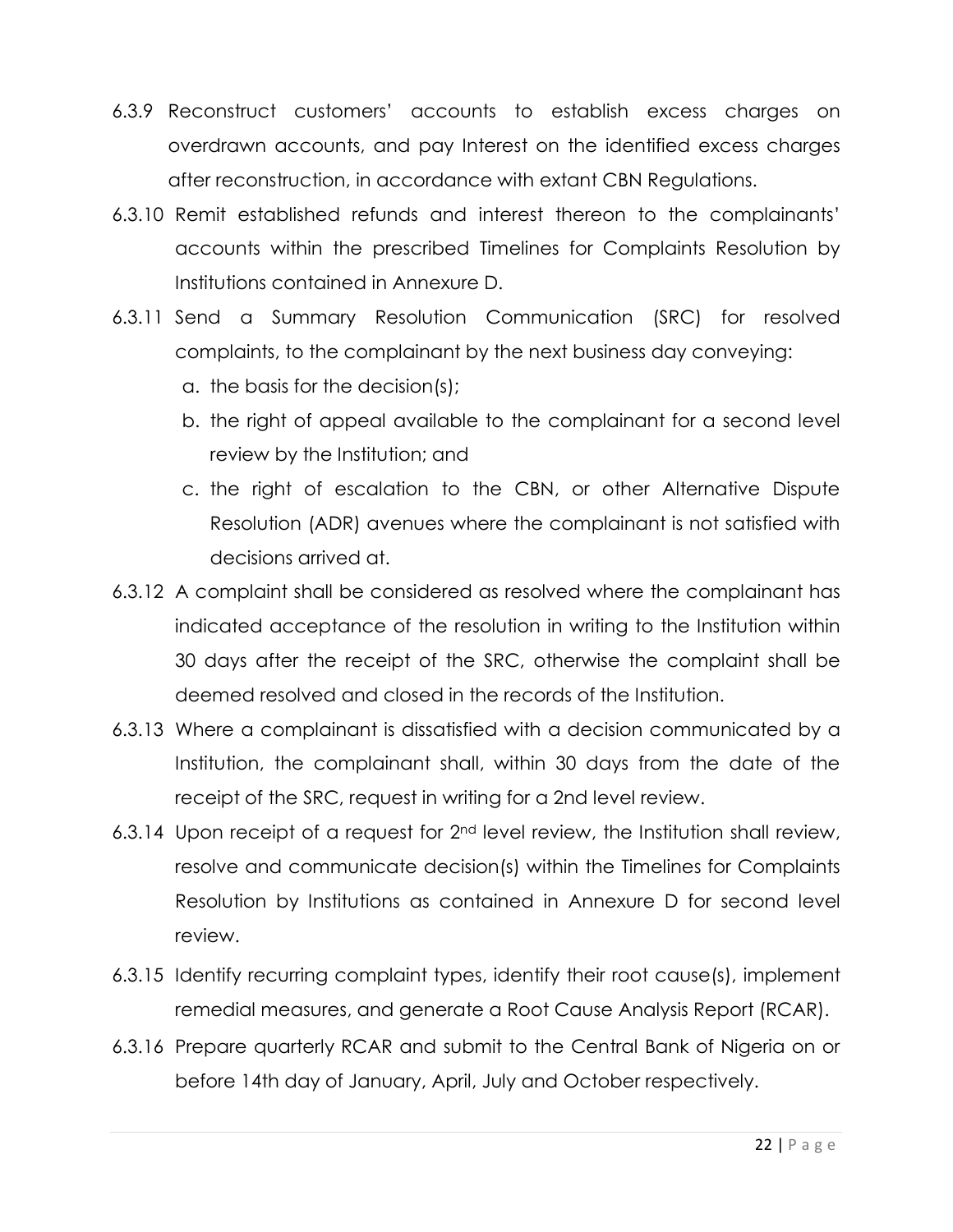- 6.3.17 The RCAR shall contain the frequency of occurrence, identified root cause(s) and the remedial actions implemented.
- 6.3.18 Report complaints statistics in annual reports and the abridged Financial Statement in line with the approved format or any other format as may be prescribed by the CBN from time to time.
- 6.3.19 Institutions may outsource complaints handling functions subject to CBN approval.

# **6.4 DISPUTE RESOLUTION AT THE CENTRAL BANK OF NIGERIA**

- 6.4.1 **Eligibility:** A complaint shall only be escalated to the CBN:
	- a. If the complainant has exhausted the Institution's Internal Dispute Resolution (IDR) process.
	- b. If an Institution fails to acknowledge the complaint within 3 days.
	- c. Within 90 days from the date of the receipt of a decision from an Institution.
	- d. If it is not undergoing the process of resolution or already considered and resolved by a recognized ADR channel.
	- e. If it is not under litigation or already adjudicated upon by a court of law, except where the aspect before the court is distinct from the matter brought to the CBN or where the court is dealing with the criminal aspect of the matter.
	- f. Provided that the provisions of Clauses 6.4.1.d and Clauses 6.4.1.e shall not fetter the power of the CBN over regulatory issues.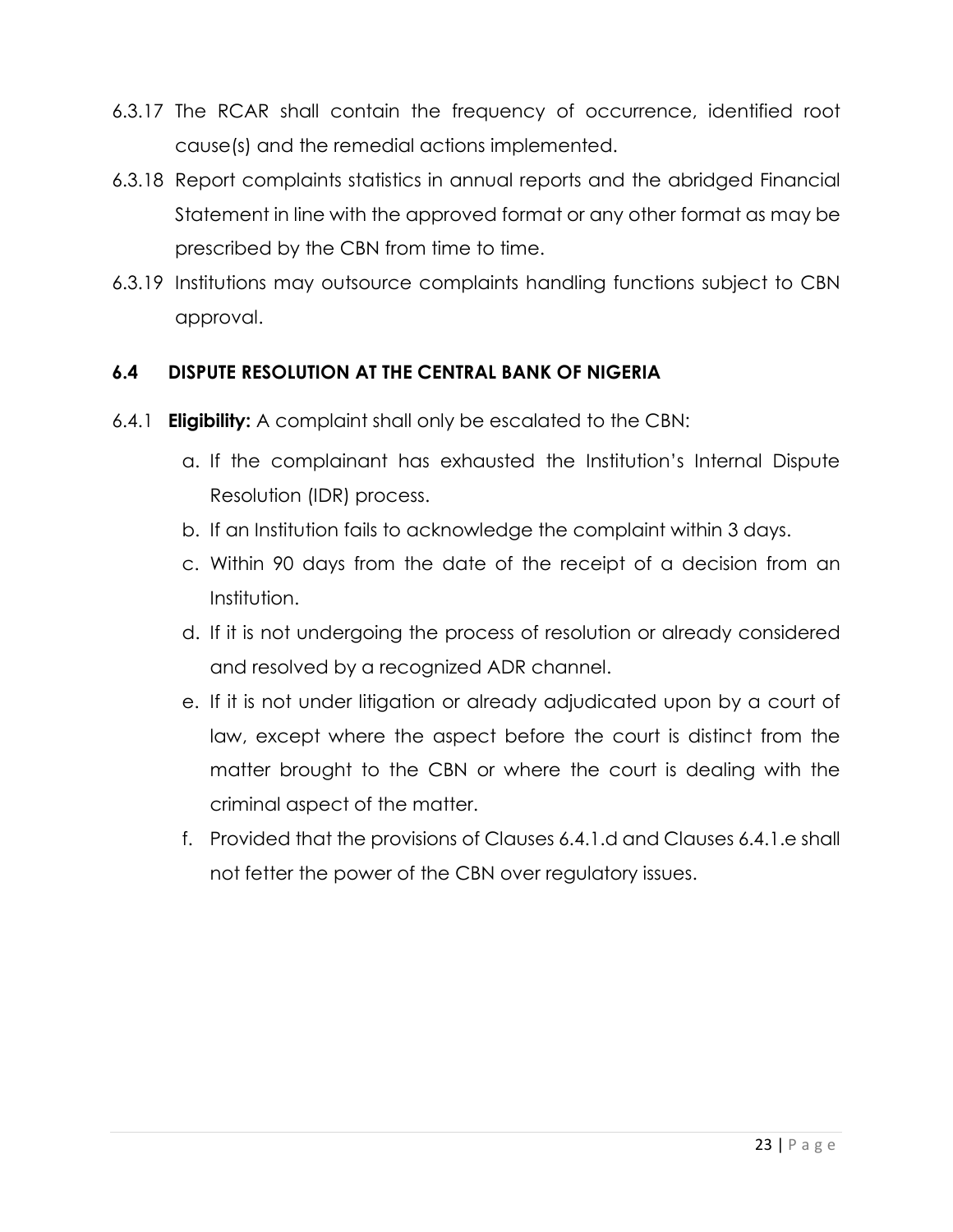# **PART SIX – SANCTIONS, COMPLIANCE AND AMMENDMENTS**

# **7. SANCTIONS**

Penalties for violation of the Guidelines by Institutions shall be applied as provided below:

- 7.1 Non-resolution of complaints within prescribed timelines A penalty of N500,000.00 per complaint per week while the infraction subsists.
- 7.2 Non-acknowledgment of complaints from customer or non-issuance of tracking numbers – N2,000,000.00 per complaint.
- 7.3 Non-response to request or failure to comply with CBN directive A penalty of N2,000,000.00.
- 7.4 False or non-rendition of Returns/Reports N100,000.00, and in addition, N10,000 for each day the infraction continues.
- 7.5 Persistent breach of regulations Administrative sanctions on responsible officer(s), including issuance of warning letters and any other statutory sanctions on the officer(s) or Institution. These may be in addition to the sanctions prescribed in this Section of the Regulation.
- 7.6 Failure to comply with other provisions of the Regulations not specified above shall attract sanctions provided in the CBN Act, the BOFIA, other enabling laws and regulations.

#### **8. COMPLIANCE**

Institutions shall, not later than three months after the issuance of the Regulations, develop a policy approved by the Board of Directors that documents the processes, procedures and systems designed to ensure compliance with the provisions of the Regulations.

#### **9. AMENDMENT**

This Regulations may be amended by the CBN, as the need arises.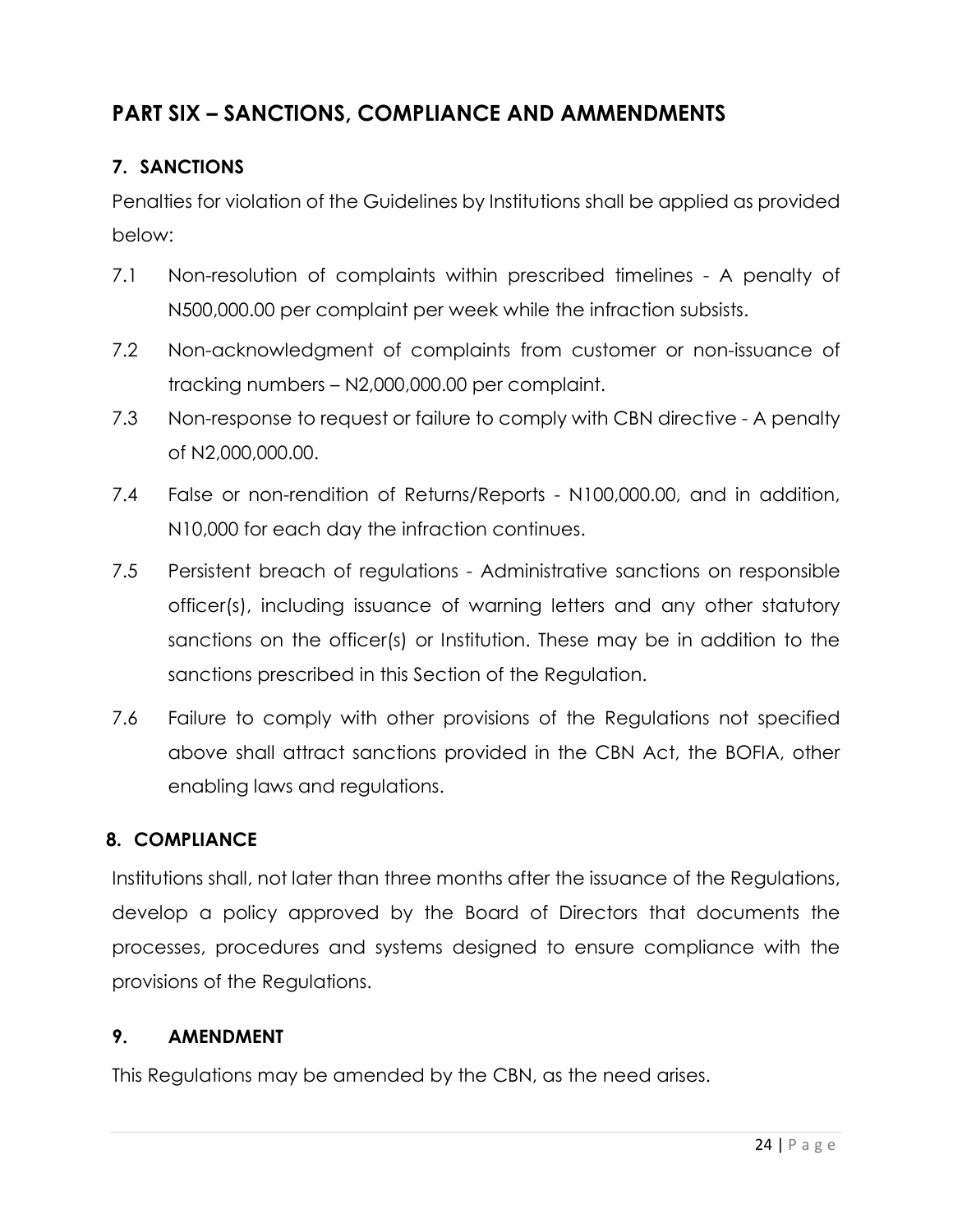# **10. GLOSSARY**

| <b>TERMS</b>         | <b>DEFINITION</b>                                                     |
|----------------------|-----------------------------------------------------------------------|
| Advertisement        | Information<br>disseminated<br>to<br>the public through<br>displays,  |
|                      | exhibitions, sales promotions, publications, press releases, notices, |
|                      | etc.                                                                  |
| Percentage<br>Annual | Annual rate charged for borrowing expressed as a percentage           |
| Rate (APR)           | that constitutes the interest rate charged and annualized             |
|                      | fees/charges for the tenor of the facility.                           |
| Complaint            | An expression of dissatisfaction with a service rendered by an        |
|                      | Institution.                                                          |
| Conditions precedent | Requirements a borrower must fulfil before accessing approved         |
| to drawdown          | loan.                                                                 |
| Consumer             | A person or an entity that uses, has used or a potential user of      |
|                      | financial products or services of an Institution.                     |
| Consumer loan        | Loan granted to an individual (whether secured or unsecured) for      |
|                      | personal, family, or household purposes.                              |
| Credit contracts     | Contracts for loans and overdrafts                                    |
| Credit<br>Risk       | Central credit register maintained by the Central Bank of Nigeria.    |
| Management System    |                                                                       |
| Customer             | A person or entity that has a relationship with an Institution by     |
|                      | reason of purchase of products or services offered by the             |
|                      | institution.                                                          |
| Customer engagement  | Location or medium (physical or virtual) where interactions           |
| points               | between a consumer and the Institution take place.                    |
| Document             | offer<br>letters,<br>Document<br>Include<br>contract<br>agreements,   |
|                      | correspondence, etc. in hard or soft copy.                            |
|                      |                                                                       |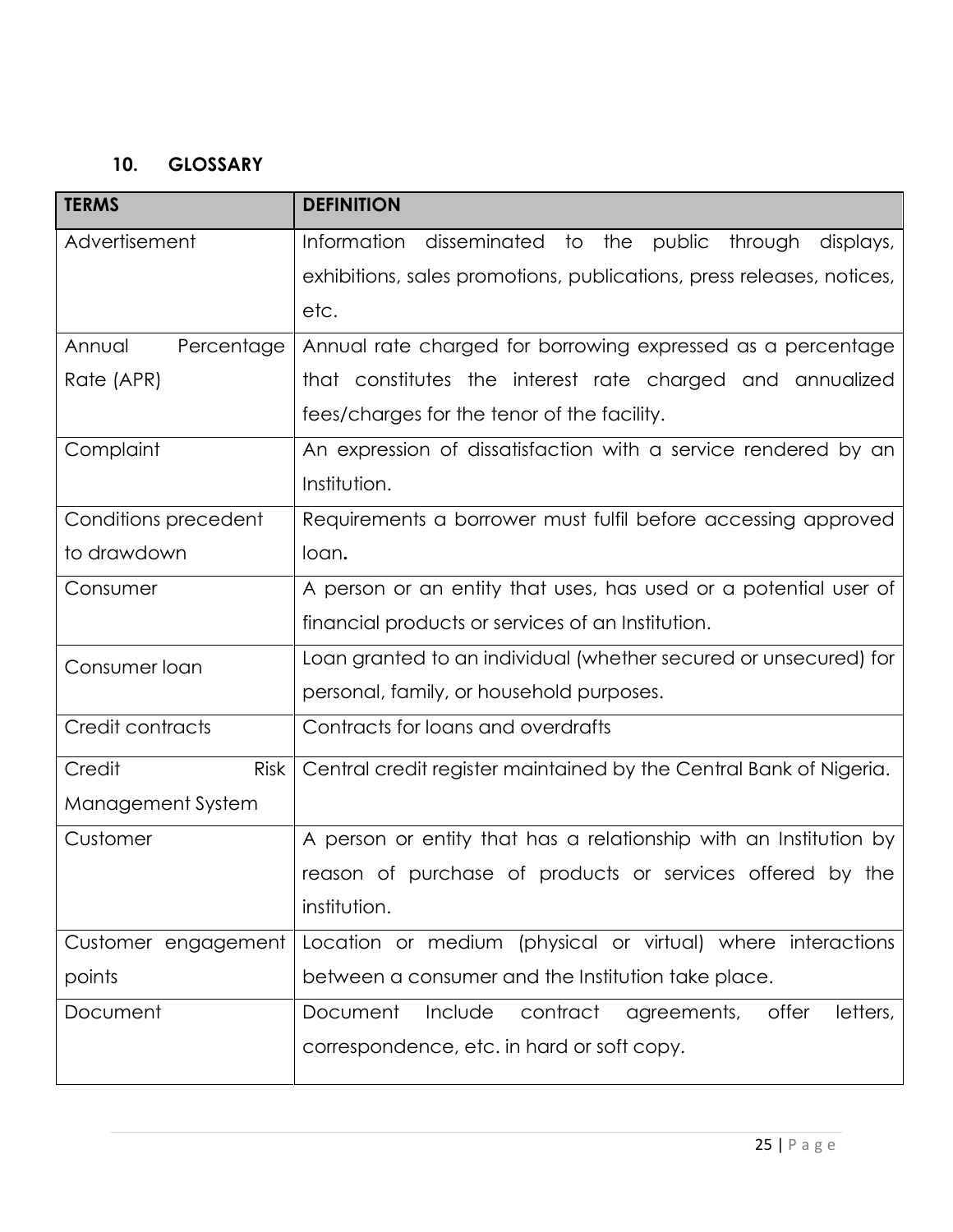| <b>Early liquidation Fee</b> | Amount charged by an Institution when a consumer pays down a      |
|------------------------------|-------------------------------------------------------------------|
|                              | loan before the agreed time.                                      |
| Institutions                 | Commercial Banks, Merchant Banks, Specialized Banks, Micro-       |
|                              | finance Banks (MFBs), Development Finance Institutions (DFIs),    |
|                              | Finance Companies (FCs), Bureau-de-Change (BDCs), Primary         |
|                              | Mortgage Banks (PMBs), Credit Bureau, Mobile Money Operators,     |
|                              | Payment Service Banks, Switching Companies, Payment Solution      |
|                              | Service Providers, Payment Terminal Service Providers, Non-bank   |
|                              | Acquirer, Super Agents, Mobile Money Operators, including their   |
|                              | agents and any other Institution licensed and/or regulated by the |
|                              | Central Bank of Nigeria                                           |
| Internal Dispute             | Procedure within an Institution for the resolution of consumer    |
| Resolution                   | complaints.                                                       |
| Letter of Discharge          | A letter issued by an Institution to customers as evidence of     |
|                              | discharge of credit obligation.                                   |
| Non-credit<br>related        | Fees and charges other than repayments of credits or other credit |
| fees/charges                 | related obligations                                               |
| Private Sale                 | Sale of collateral by a customer.                                 |
|                              |                                                                   |
| Physically challenged        | Persons with limited capacity to undertake normal activities      |
|                              | because of a challenge beyond their control.                      |
| Recognized<br>ADR            | Institutions established by law or recognized by the CBN.         |
| Institutions                 |                                                                   |
| Related accounts             | All accounts held by an Institution in the name of a customer or  |
|                              | with common ownership.                                            |
| <b>SME</b>                   | As defined by the Central Bank of Nigeria.                        |
| SME loan                     | Loans granted to enterprises defined by CBN as an SME.            |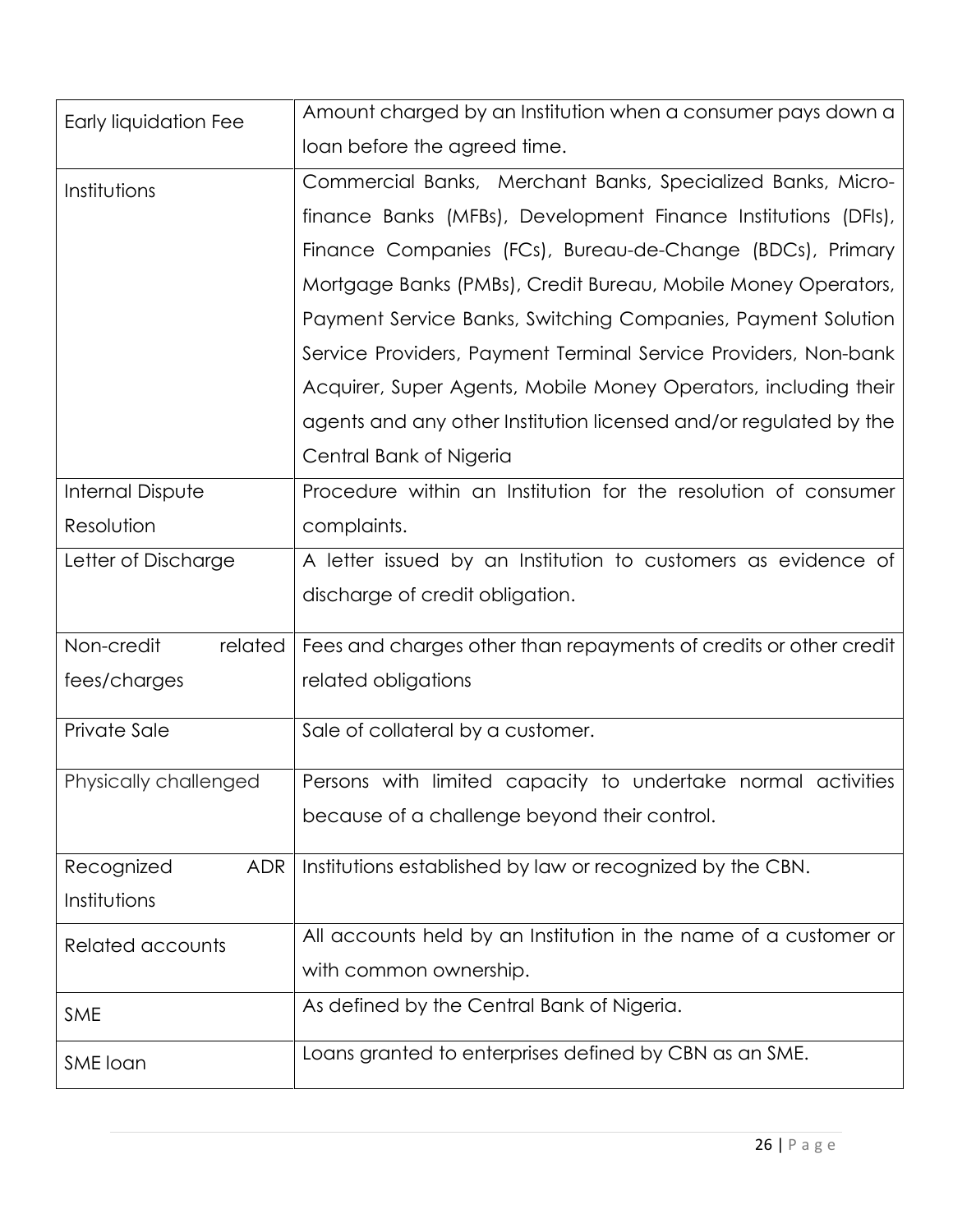| Seniors                | Elderly consumers who are 60 years and above.                  |
|------------------------|----------------------------------------------------------------|
| Resolution<br>Summary  | written communication from an Institution informing a<br>A     |
| Communication          | complainant that a complaint has been resolved with the option |
|                        | of escalation to CBN, if dissatisfied with the outcome.        |
| <b>Tracking Number</b> | As defined in and generated by the Consumer Complaints         |
|                        | Management System.                                             |
| Unsolicited            | Information disseminated for commercial purposes to consumers  |
| Advertisements         | without their consent.                                         |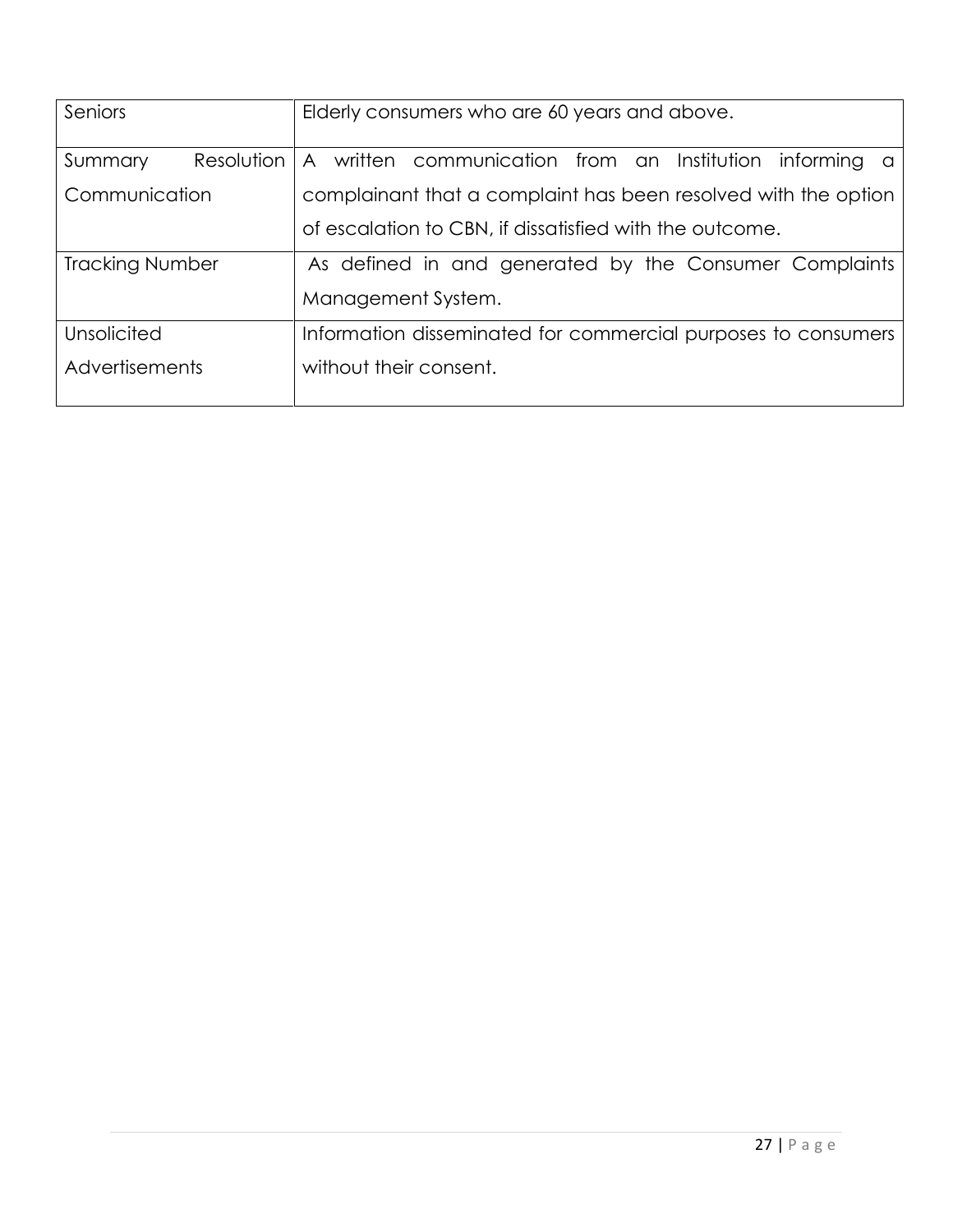#### **ANNEXURE A**

## **KEY FACTS STATEMENT (THIS IS NOT AN OFFER OF CREDIT OR CONTRACT)**

*This Key Facts Statement (KFS) summarizes key information of the loan you are interested in and can be used for comparison purposes between different credit providers.* 

**DISCLOSURE DATE**: Include date at which information is correct. *This is the date at which the*  information is correct. Note that the final loan features may differ because of your personal *financial position or due to a change in the information provided, including interest rates and fees and charges.*

|                | <b>THE LOAN</b>                                                   | <b>TOTAL COST TO CONSUMER</b>                                                                                                                                                            |
|----------------|-------------------------------------------------------------------|------------------------------------------------------------------------------------------------------------------------------------------------------------------------------------------|
| Loan amount:   |                                                                   | Total amount you will <b>N</b><br>pay back                                                                                                                                               |
| Tenor:         | __ months / years (delete<br>whichever is not applicable)         | This means you will N---- for every N-<br>pay back<br>borrowed                                                                                                                           |
| Interest rate: | $\%$<br>Variable/Fixed<br>(delete whichever is not<br>applicable) | Annual Percentage Rate (APR)<br>This reflects the total cost of the credit on a<br>yearly basis expressed as percentage, using the<br>information at the disclosure date. It is a useful |
| Collateral:    | Yes/No (delete whichever is<br>not applicable)                    | tool for comparison with similar loans                                                                                                                                                   |

| Specific information about your loan                                    |                              |  |  |  |
|-------------------------------------------------------------------------|------------------------------|--|--|--|
| Loan received                                                           | N                            |  |  |  |
| Interest rate                                                           | %                            |  |  |  |
| (Variable interest rates may change)                                    |                              |  |  |  |
| Total interest charges (Total interest you will pay)                    | N                            |  |  |  |
| (Total interest may increase for variable interest rates)               |                              |  |  |  |
| Total fees and charges*                                                 | N                            |  |  |  |
| (Total other charges you will pay throughout the duration of the loan). |                              |  |  |  |
|                                                                         |                              |  |  |  |
| Total cost of credit                                                    | N                            |  |  |  |
| (This is made up of total interest and all other charges                |                              |  |  |  |
| for the tenor of the loan.                                              |                              |  |  |  |
| <b>Repayments</b>                                                       |                              |  |  |  |
| Repayment amount (see attached repayment schedule)                      | N month/quarter for tenor of |  |  |  |
| Amount you will need to repay on due date                               | loan                         |  |  |  |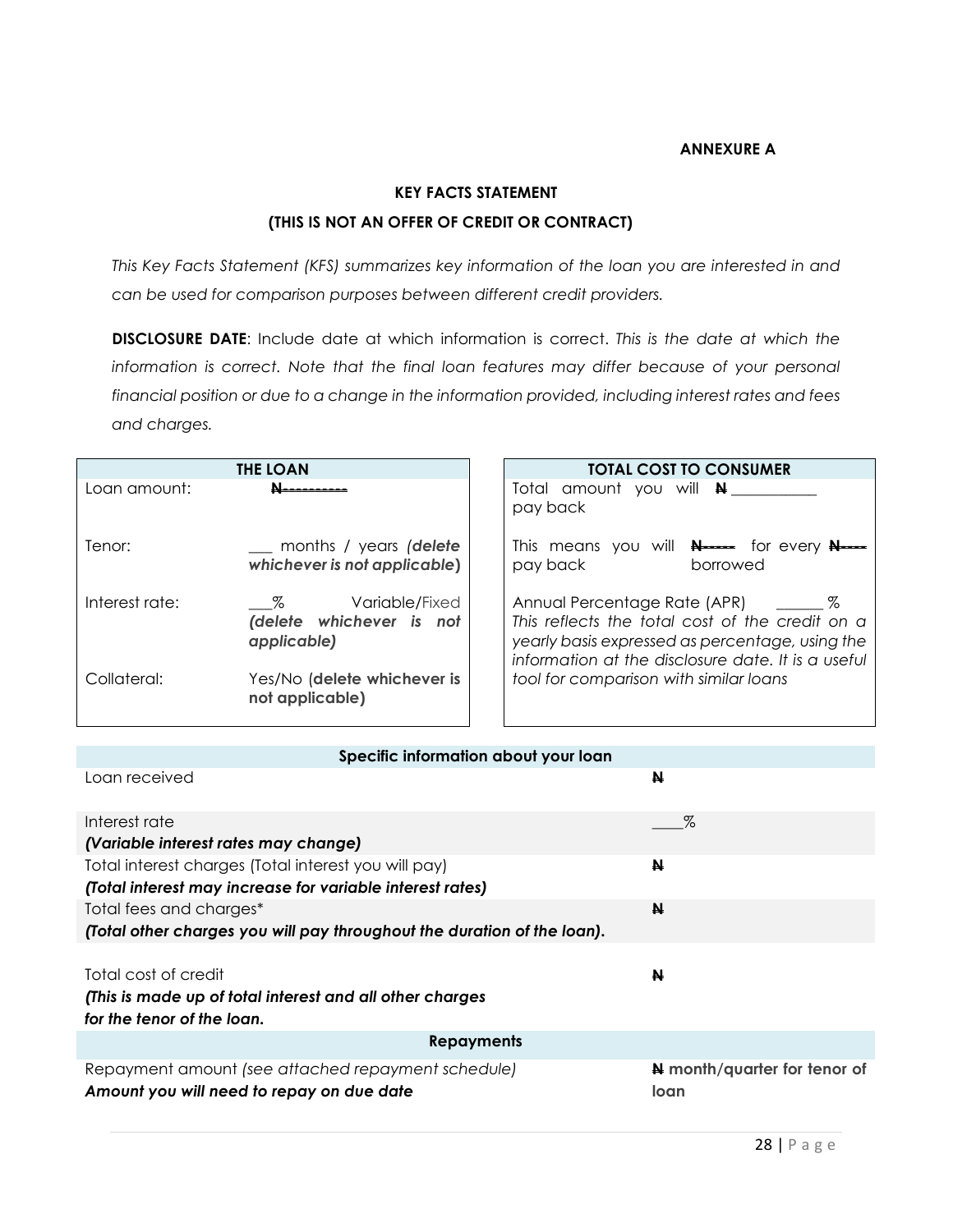| Date of first repayment                |                                   |
|----------------------------------------|-----------------------------------|
| Date on which other repayments are due | in each week / month              |
|                                        | for tenor of loan after the first |
|                                        | repayment period                  |
| Total number of repayments             |                                   |

#### **\*Note that the amount required to be paid (for each repayment and total) does not include fees which are dependent on events that may not occur (for example, late payment fees)**

**Fees and charges comprise of:**

| (A) credit prover's fees           |            | (B) Third party fees/charges   |  |
|------------------------------------|------------|--------------------------------|--|
| (List all applicable lending fees) |            | (List all applicable 3rd party |  |
|                                    |            | fees)                          |  |
|                                    |            |                                |  |
| (2)                                |            |                                |  |
|                                    |            |                                |  |
|                                    |            | $(2)$ .                        |  |
|                                    |            |                                |  |
|                                    |            |                                |  |
| Total (A)                          |            | Total (B)                      |  |
|                                    |            |                                |  |
| Total Fees and charges (A+B)       | <u> N.</u> |                                |  |

#### **Penalties and Additional Requirements**

- Late Payment: If a payment is more than 7 days late from the due date, you will be charged 1% flat per month on the overdue amount.
- **Early Liquidation of the Loan:** You may be charged a fee if you pay off your loan before maturity, the amount of which will depend on the terms of your contract.
- **Cooling Off Period:** You may cancel your loan contract within 3 days after signing.
- **Variations:** The interest rate, and fees and charges, disclosed here may change, including during your contract. You should receive notice of any change after your contract is entered into.

# **Have a complaint or a query?** Do not hesitate to reach out to your lender through the following Telephone **Address:** Email:

**If dissatisfied with the resolution of your complaint, you can escalate the complaint to the Consumer Protection Department of the Central Bank of Nigeria by writing to the Director, Consumer Protection Department, CBN, Abuja or send an email to: cpd@cbn.gov.ng.**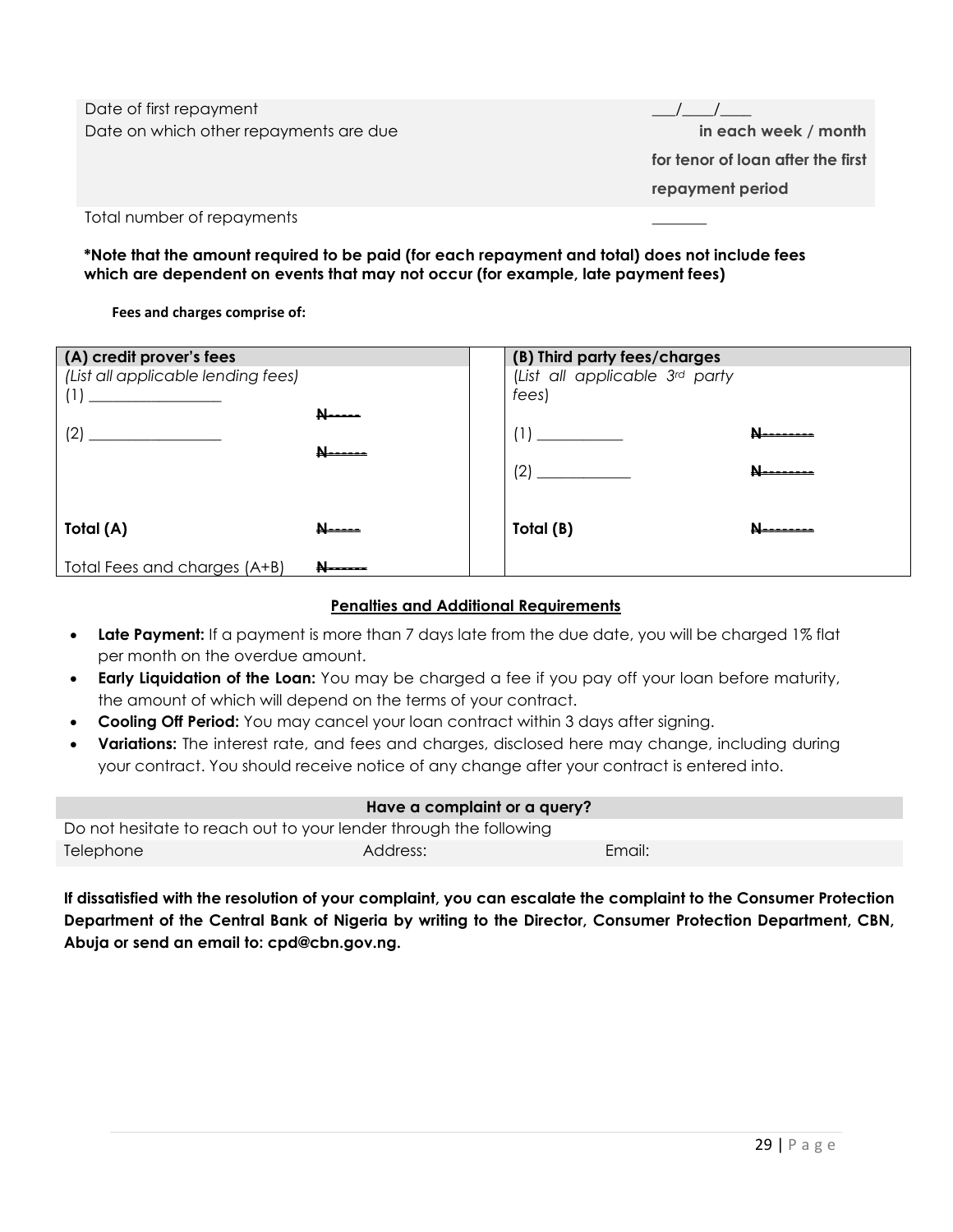#### **ANNEXURE B**

# **FORMULA FOR CALCULATING ANNUAL PERCENTAGE RATE (APR) FOR TERM LOANS OF ONE YEAR AND ABOVE**

 $APR = \frac{2nc}{P(N+1)}$ 

Where:

- n = Number of payment periods in 1 year
- c = Total cost of the loan made up of total interest payments and **all** other fees charges (including third parties' charges such as insurance etc)
- P = Principal or net amount borrowed
- N = Total number of payments to pay off the loan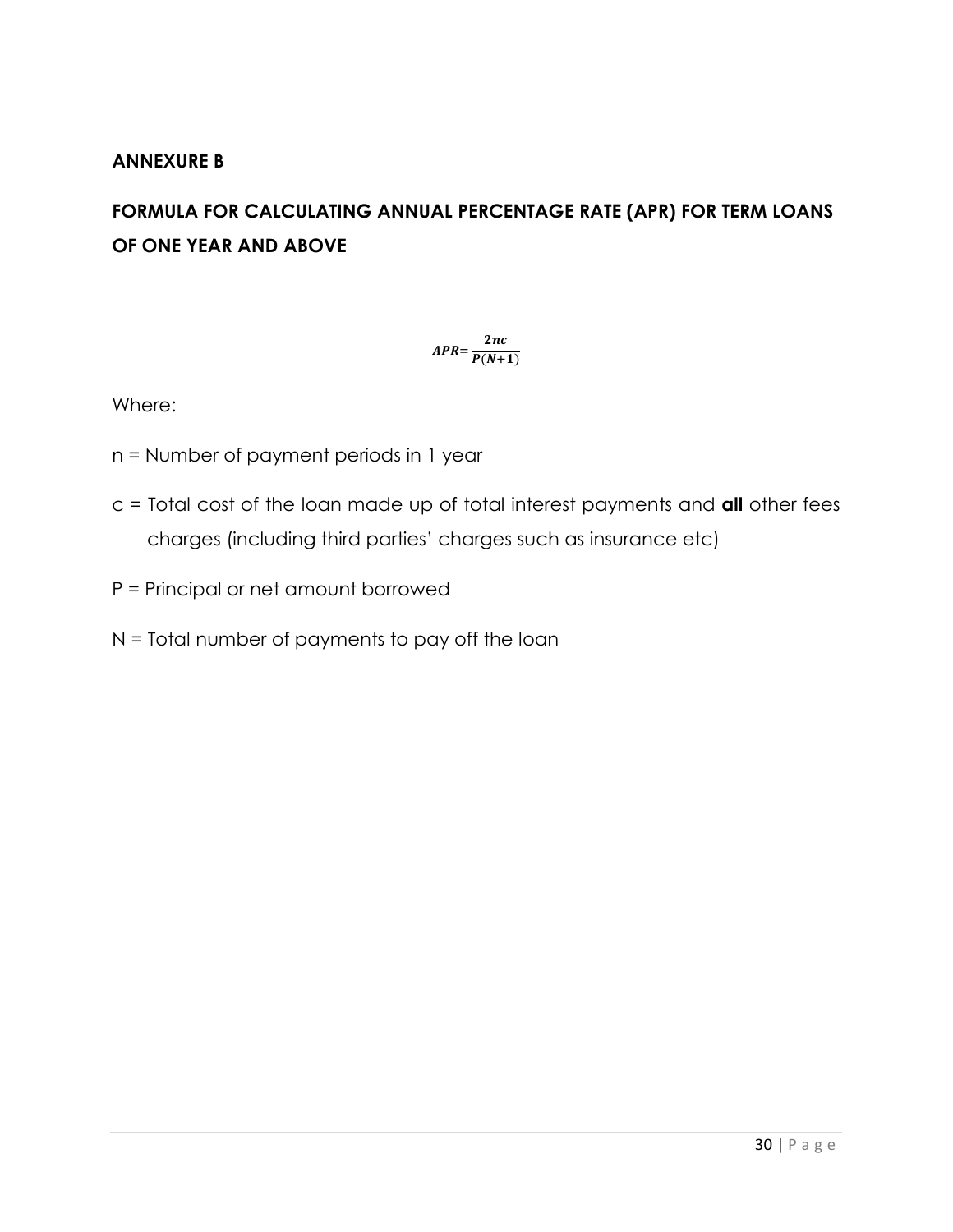# **ANNEXURE C**

# **FORMULA FOR CALCUILATING ANNUAL PERCENTAGE RATE (APR)**

*For overdrafts and other short term loans below 1 year:* 

$$
APR = \frac{C}{L}x\frac{365}{t}
$$

### **Where:**

C = Total cost of the loan made up of total interest charge and **all** other fees charges (including third parties' charges such as insurance etc.)

 $L =$  Loan amount

t= Tenor in days

## **Assumptions:**

For overdraft facility, the limit is assumed to be taken as a whole on day 1.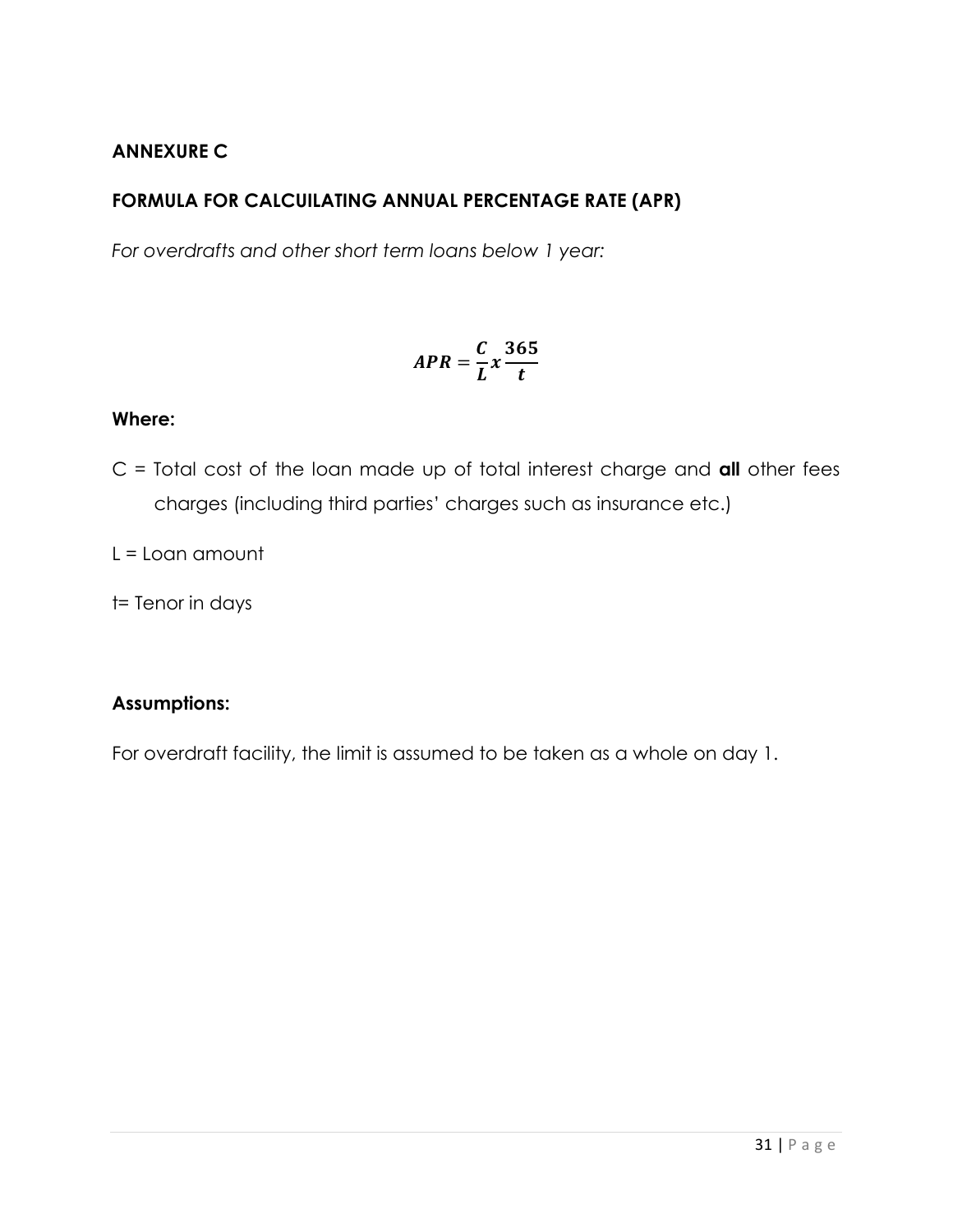## **ANNEXURE D**

# **TIMELINES FOR COMPLAINTS RESOLUTION BY INSTITUTIONS**

|            |                                       |             | 1st            | 2nd          |
|------------|---------------------------------------|-------------|----------------|--------------|
|            | Sub-category                          | <b>CCMS</b> | <b>Review</b>  | review       |
| Category   |                                       | Code        | (working       | (working     |
|            |                                       |             | days)          | days)        |
| Account    | Account Closure without notice        | A001        | $\overline{2}$ |              |
| Management |                                       |             |                |              |
|            | <b>Account Details Maintenance</b>    | A002        | $\overline{2}$ | 1            |
|            | <b>Account Statement Issues</b>       | A003        | $\overline{2}$ | 1            |
|            | <b>Account Status</b>                 | A004        | $\overline{2}$ | $\mathbf{1}$ |
|            | Cheque Issues                         | A005        | $\overline{2}$ | 1            |
|            | Corporate Search                      | A006        | $\overline{2}$ |              |
|            | Delay in honouring Standing           | A007        | $\overline{2}$ |              |
|            | Instruction request.                  |             |                |              |
|            | Non-reflection of Cash/Cheque         | A008        | $\overline{2}$ |              |
|            | Deposits in Customer Account          |             |                |              |
|            | <b>Account Closure Delays</b>         | A009        | $\overline{2}$ | $\mathbf{1}$ |
|            | <b>Account Freeze Complaint</b>       | A010        | $\overline{2}$ | 1            |
|            | <b>Account Reactivation Delays</b>    | A011        | $\overline{2}$ | 1            |
|            | Account to Account Transfer Delays (  | A012        | $\overline{2}$ |              |
|            | Same bank)                            |             |                |              |
|            | <b>Cheque Confirmation Complaints</b> | A013        | $\overline{2}$ | 1            |
|            | Cheque Return Complaint               | A014        | $\overline{2}$ |              |
|            | Account Alert Issues (SMS and e-      | A015        | $\overline{2}$ |              |
|            | mails)                                |             |                |              |
|            | Wrong Account Lien                    | A016        | $\overline{2}$ | 1            |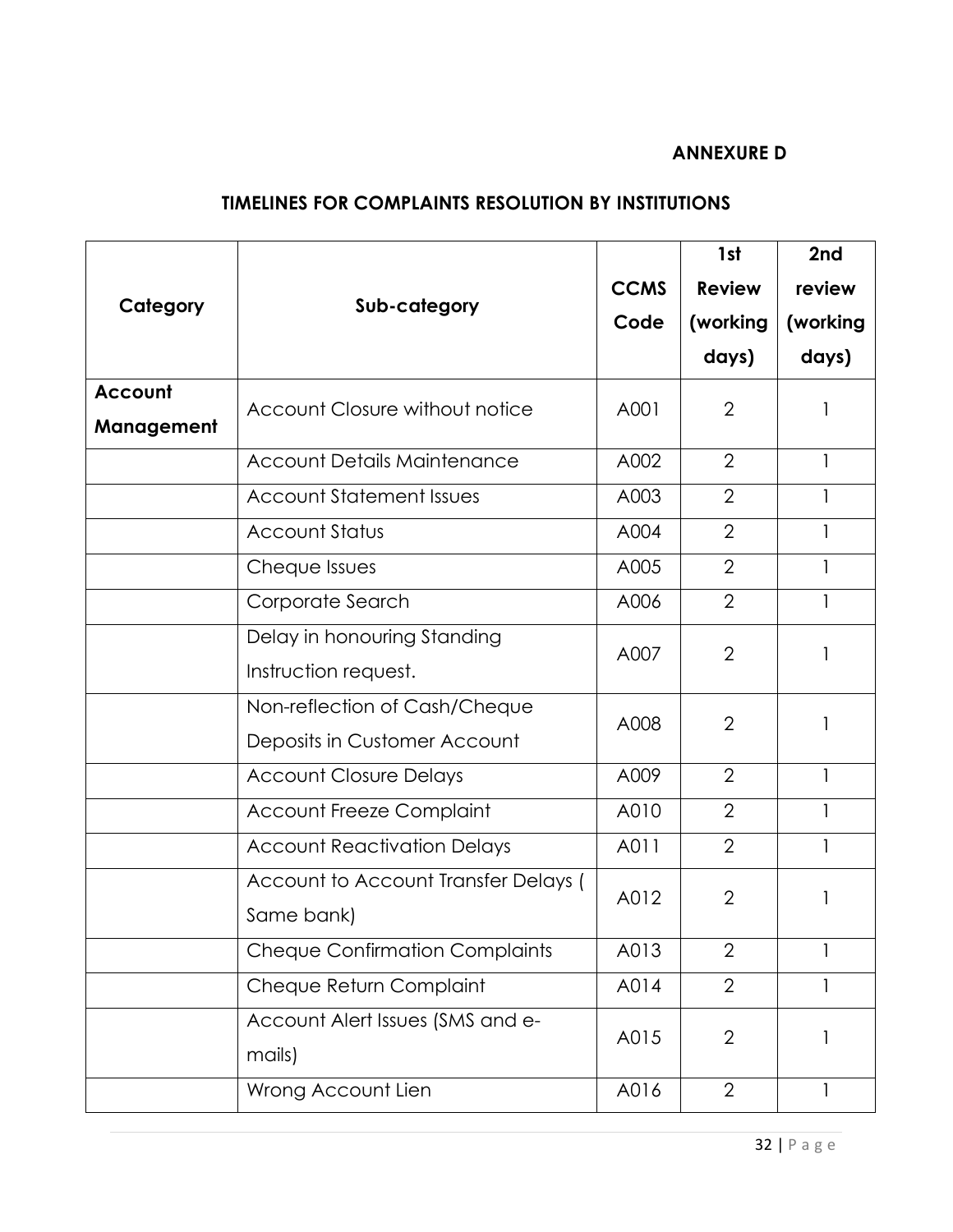|          |                                     |             | 1st            | 2nd            |
|----------|-------------------------------------|-------------|----------------|----------------|
| Category | Sub-category                        | <b>CCMS</b> | <b>Review</b>  | review         |
|          |                                     | Code        | (working       | (working       |
|          |                                     |             | days)          | days)          |
|          | Cheque Return Request               | A017        | $\overline{2}$ | 1              |
|          | <b>Bills Payment and collection</b> | A018        | $\overline{2}$ | 1              |
|          | Others                              | A999        | $\overline{2}$ | $\mathbf{1}$   |
| Cards    | Card Activation                     | <b>BOO1</b> | 3              | $\overline{2}$ |
|          | <b>Card Deactivation</b>            | <b>BOO2</b> | 3              | $\overline{2}$ |
|          | Card Issuance                       | <b>BOO3</b> | 3              | $\overline{2}$ |
|          | <b>Card Functionality</b>           | <b>BOO4</b> | 3              | $\overline{2}$ |
|          | Charges/Rates Issues                | <b>BOO5</b> | 3              | $\overline{2}$ |
|          | Chargebacks / Claim local (not on   | <b>BOO6</b> | 5              | 3              |
|          | US)                                 |             |                |                |
|          | Chargebacks / Claim local (on us)   | <b>BOO7</b> | 3              | $\overline{2}$ |
|          | Chargebacks / Claim international   | <b>BOO8</b> | 60             | 30             |
|          | (not on us)                         |             |                |                |
|          | Chargebacks / Claim international   | <b>BOO9</b> | 50             | 25             |
|          | $($ on us $)$                       |             |                |                |
|          | Credit card contract migration      | <b>BO10</b> | 3              | $\overline{2}$ |
|          | Card PIN Issues                     | B011        | 3              | $\overline{2}$ |
|          | Limit Maintenance                   | B012        | 3              | 2              |
|          | Repayment Issues                    | B013        | 3              | $\overline{2}$ |
|          | <b>Card Statements Issues</b>       | B014        | 3              | $\overline{2}$ |
|          | Missing card                        | B015        | 3              | $\overline{2}$ |
|          | <b>Card Modifications</b>           | B016        | 3              | $\overline{2}$ |
|          | Card Account(s) Link complaints     | B017        | 3              | $\overline{2}$ |
|          | <b>Billing address Issues</b>       | <b>BO18</b> | 3              | $\overline{2}$ |
|          | Card Blockage Issues                | B019        | 3              | $\overline{2}$ |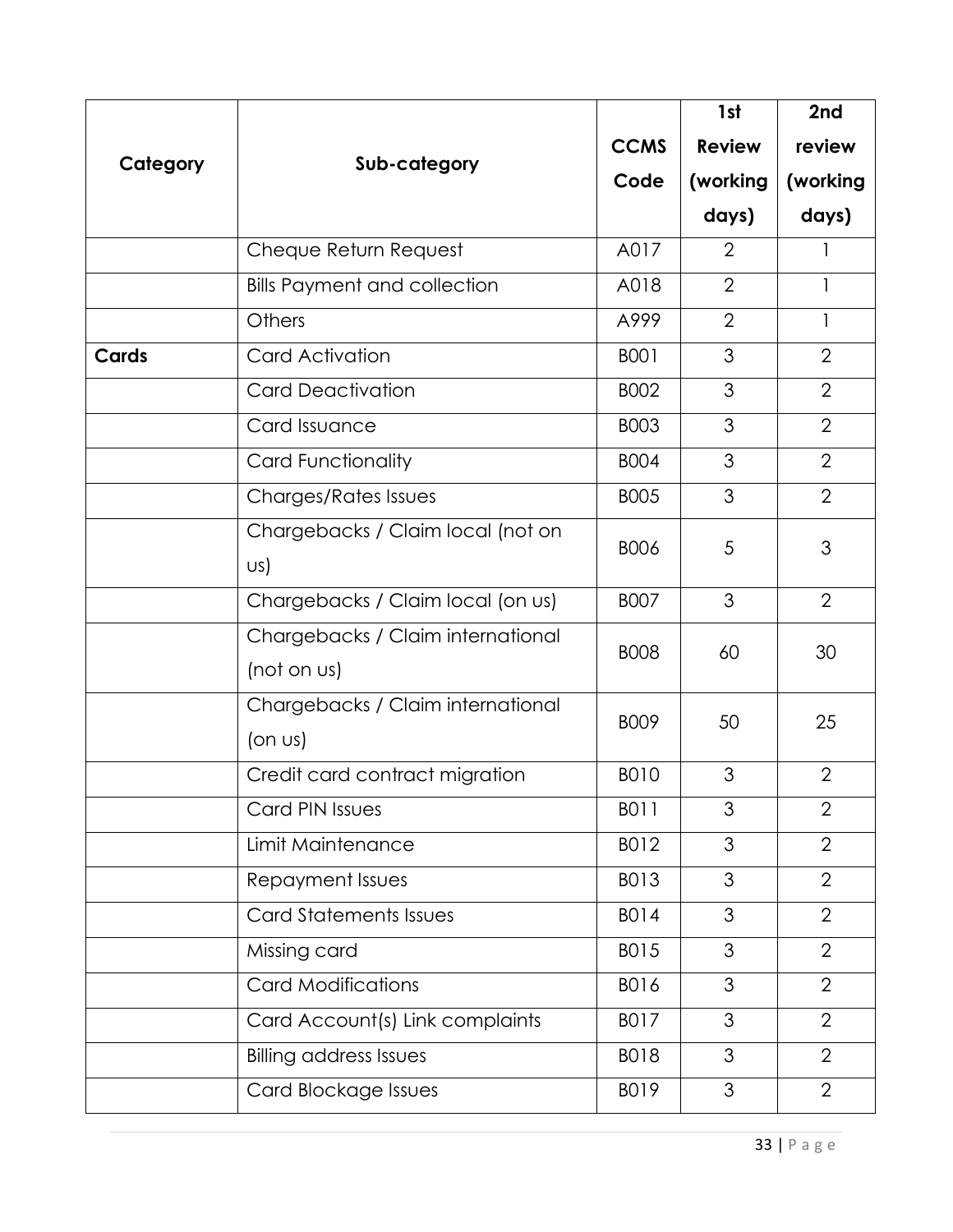|                                 |                                      |             | 1st           | 2nd            |
|---------------------------------|--------------------------------------|-------------|---------------|----------------|
| Category                        | Sub-category                         | <b>CCMS</b> | <b>Review</b> | review         |
|                                 |                                      | Code        | (working      | (working       |
|                                 |                                      |             | days)         | days)          |
|                                 | <b>Declined Transactions</b>         | <b>B020</b> | 3             | $\overline{2}$ |
|                                 | Others                               | B999        | 3             | $\overline{2}$ |
| Loans                           | Loan Application Issues              | C001        | 14            | $\overline{7}$ |
|                                 | Loan Repayment Issues                | C002        | 14            | $\overline{7}$ |
|                                 | Loan Insurance                       | C003        | 14            | $\overline{7}$ |
|                                 | <b>Concessions Issues</b>            | C004        | 14            | 7              |
|                                 | Delayed delivery of financed assets  | C005        | 14            | $\overline{7}$ |
|                                 | Loan Liquidation issues              | C006        | 14            | $\overline{7}$ |
|                                 | Loan Restructuring issues            | C007        | 14            | $\overline{7}$ |
|                                 | Loans Interest Rate Review Complaint | C008        | 14            | $\overline{7}$ |
|                                 | Others                               | C999        | 14            | $\overline{7}$ |
| <b>Fraud</b>                    | Conversion of Cheque/Deposit         | D001        | 60            | 30             |
|                                 | <b>Scam Mails</b>                    | D002        | 3             | $\overline{2}$ |
|                                 | Fraudulent Withdrawals               | D003        | 14            | 7              |
|                                 | Internet Banking Fraud               | D004        | 3             | $\overline{2}$ |
|                                 | ATM Fraud (Domestic)                 | D005        | 3             | $\overline{2}$ |
|                                 | ATM Fraud (International)            | D006        | 60            | 30             |
|                                 | Cash/Cheque Suppression              | D007        | 60            | 30             |
|                                 | Cheque Cloning                       | D008        | 60            | 30             |
|                                 | Others                               | D999        | 3             | 2              |
| <b>Excess</b><br><b>Charges</b> | Excess Fees and charges              | E001        | 30            | 15             |
|                                 | Excess Interest on loan              | E002        | 30            | 15             |
|                                 | Others                               | E999        | 14            | $\overline{7}$ |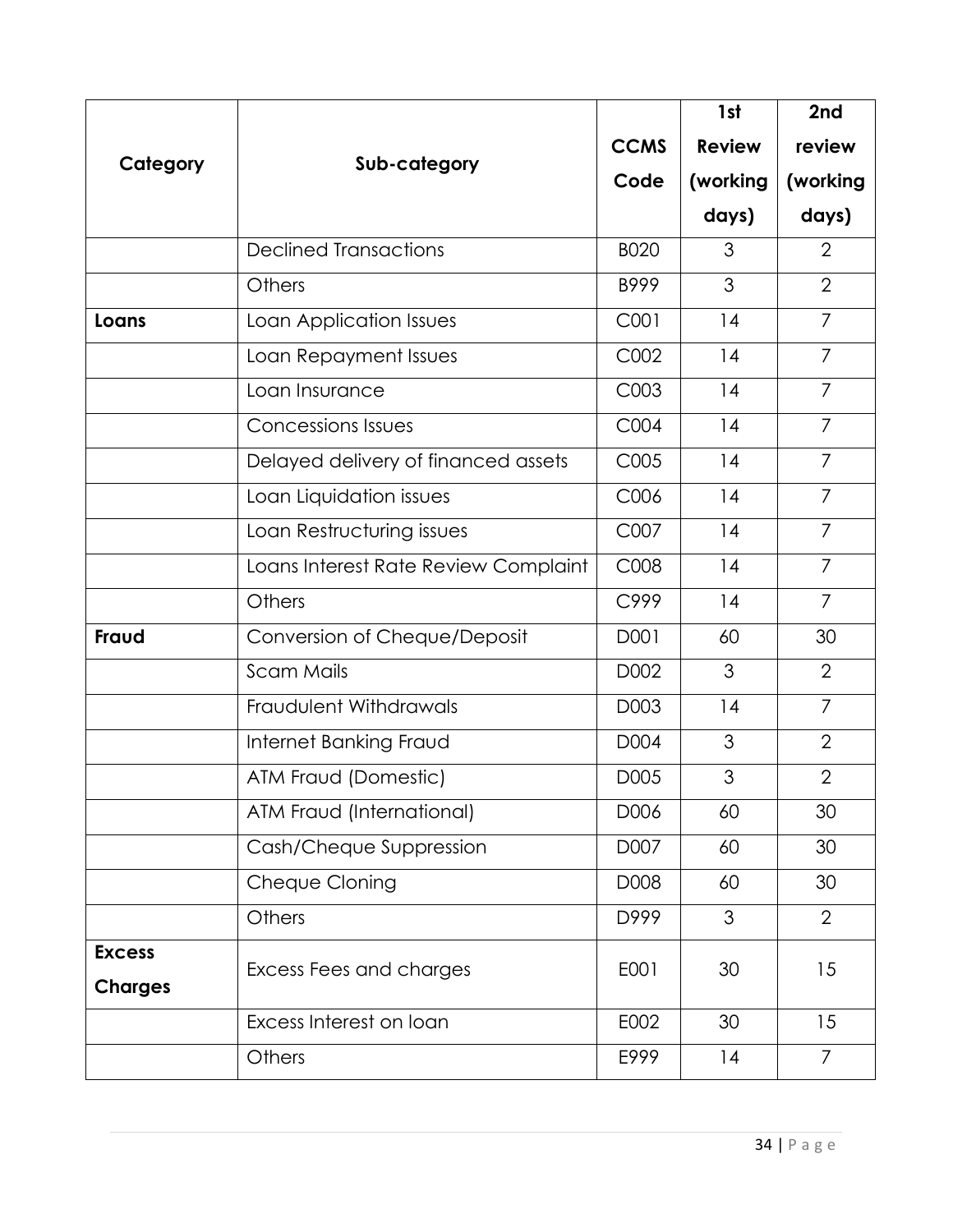|                        | Sub-category                         |                   | 1st            | 2nd            |
|------------------------|--------------------------------------|-------------------|----------------|----------------|
| Category               |                                      | <b>CCMS</b>       | <b>Review</b>  | review         |
|                        |                                      | Code              | (working       | (working       |
|                        |                                      |                   | days)          | days)          |
| <b>Funds</b>           |                                      |                   |                |                |
| <b>Transfer/Remitt</b> | <b>Western Union Money Transfers</b> | F001              | 5              | 3              |
| ances                  |                                      |                   |                |                |
|                        | <b>MONEYGRAM Transfers</b>           | F002              | 5              | 3              |
|                        | Funds transfer charges               | F003              | 5              | 3              |
|                        | Delayed / Inward Transfers           | F004              | 5              | 3              |
|                        | Wrong Customer / Beneficiary details | F005              | 5              | 3              |
|                        | Delayed TELEX/Swift Request          | F006              | 5              | 3              |
|                        | Intrabank Transfer Failure           | F007              | $\mathbf{1}$   | 1              |
|                        | Wrong Account Credit                 | F008              | $\mathbf{1}$   | $\mathbf{1}$   |
|                        | <b>Wrong Account Debits</b>          | F009              | $\mathbf{1}$   | $\mathbf{1}$   |
|                        | Others                               | F999              | $\mathbf{1}$   | $\mathbf{1}$   |
| Bonds,                 |                                      |                   |                |                |
| <b>Guarantees</b>      | <b>Dishonoured Guarantees</b>        | H <sub>00</sub> 1 | 3              | $\overline{2}$ |
| and                    |                                      |                   |                |                |
| <b>Indemnities</b>     |                                      |                   |                |                |
|                        | <b>APG</b> Issues                    | H002              | 3              | $\overline{2}$ |
|                        | Performance Bonds                    | H003              | 3              | $\overline{2}$ |
|                        | Other Contingent Issues/Indemnities  | H999              | $\overline{2}$ | 1              |
| <b>Tenured</b>         | Non /Underpayment of interests on    | 1001              | 5              | 3              |
| Investment             | investments                          |                   |                |                |
|                        | Roll over issues                     | 1002              | 5              | 3              |
|                        | Non-booking of deposits              | 1003              | 5              | 3              |
|                        | Non issuance of contract letters     | 1004              | 5              | 3              |
|                        | Others                               | 1999              | $\overline{2}$ | $\mathbf{I}$   |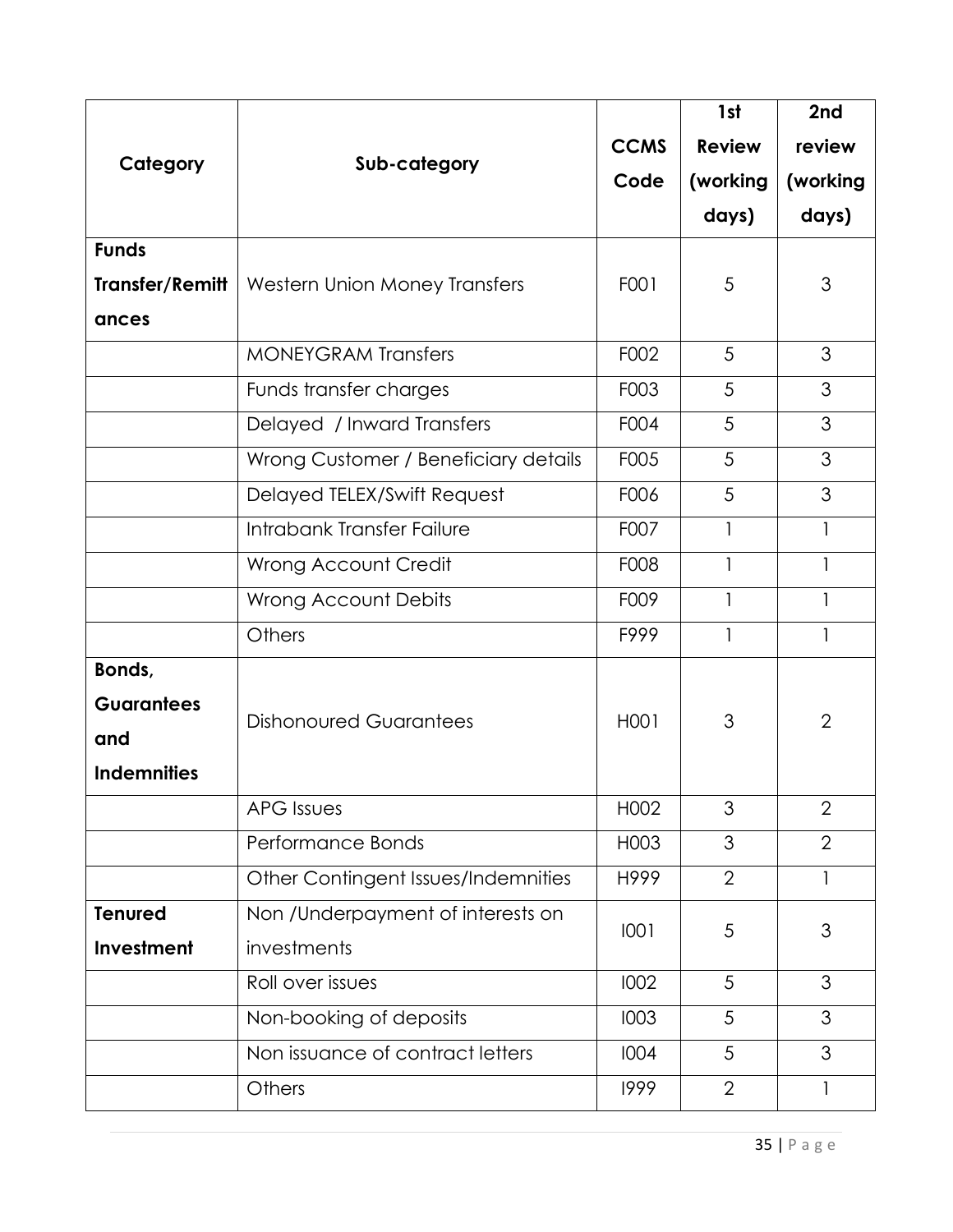|                   | Sub-category                                       |             | 1st            | 2nd            |
|-------------------|----------------------------------------------------|-------------|----------------|----------------|
| Category          |                                                    | <b>CCMS</b> | <b>Review</b>  | review         |
|                   |                                                    | Code        | (working       | (working       |
|                   |                                                    |             | days)          | days)          |
| <b>E-channels</b> | non-functional ATM                                 | JOO1        | 3              | $\overline{2}$ |
|                   | Non-functional POS                                 | J002        | 3              | $\overline{2}$ |
|                   | POS Receipt/Slip Issues                            | J003        | 3              | 2              |
|                   | <b>Trapped Card</b>                                | J004        | 3              | $\overline{2}$ |
|                   | ATM Cash Dispense Error claim -<br><b>OWN BANK</b> | J005        | 3              | $\overline{2}$ |
|                   | ATM Cash Dispense Error claim<br>(Other Banks)     | J006        | 3              | $\overline{2}$ |
|                   | Mobile Banking Issues                              | J007        | 3              | $\overline{2}$ |
|                   | Charges on non-receipt of<br>transaction alerts    | J008        | 3              | $\overline{2}$ |
|                   | <b>Password Reset Issues</b>                       | J009        | 3              | $\overline{2}$ |
|                   | <b>Account Unlock</b>                              | J010        | 3              | $\overline{2}$ |
|                   | Login Issues (Password/User ID Issues)             | JO11        | 3              | $\overline{2}$ |
|                   | <b>Online Transaction Limit</b>                    | J012        | 3              | $\overline{2}$ |
|                   | OTP generation Issues.                             | J013        | 3              | $\overline{2}$ |
|                   | Registration issues                                | J014        | 3              | $\overline{2}$ |
|                   | Failed transaction (WEB / POS)                     | J015        | 3              | $\overline{2}$ |
|                   | Other POS issues                                   | J016        | 3              | $\overline{2}$ |
|                   | Internet Banking Account View<br>Inability         | J017        | 3              | $\overline{2}$ |
|                   | Internet Banking Account(s) Link<br>Request        | J018        | 3              | $\overline{2}$ |
|                   | Internet Banking Funds Transfer Failure            | J019        | 3              | $\overline{2}$ |
|                   | Others                                             | J999        | $\overline{2}$ | 1              |